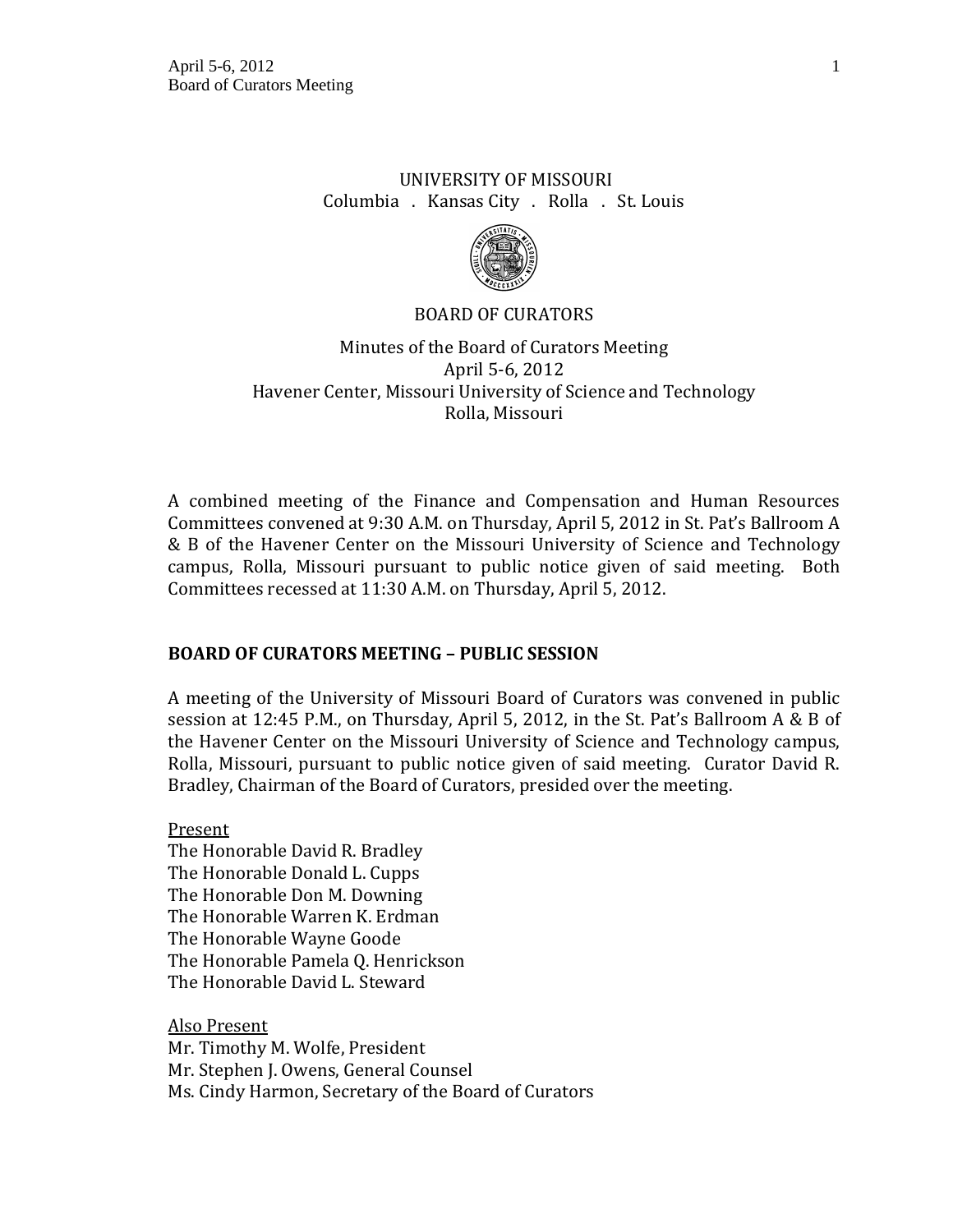Miss Amy G. Johnson, Student Representative to the Board of Curators Dr. Gary Allen, Vice President for Information Technology Mr. Brian Foster, Provost for University of Missouri Dr. Thomas F. George, Chancellor for University of Missouri – St. Louis Dr. Steven Graham, Senior Associate Vice President for Academic Affairs Mr. Stephen C. Knorr, Vice President for Government Relations Ms. Natalie "Nikki" Krawitz, Vice President for Finance and Administration Mr. Leo E. Morton, Chancellor of University of Missouri – Kansas City Dr. Michael F. Nichols, Vice President for Research and Economic Development Dr. Betsy Rodriguez, Vice President for Human Resources Ms. Cheryl B. Schrader, Chancellor for Missouri University of Science and Technology Mr. Robert Schwartz, Chief of Staff Ms. Cindy Pollard, Associate Vice President of Strategic Communications Media representatives

## **General Business**

It was recommended by Chairman Bradley, moved by Curator Steward and seconded by Curator Goode, that Committee votes will take place after presentation by Administration followed by discussion and vote of the full Board. There may be no Committee reports or votes the second day of a Board meeting.

Roll call vote of Board:

Curator Bradley voted yes. Curator Cupps voted yes. Curator Downing voted yes. Curator Erdman voted yes. Curator Goode voted yes. Curator Henrickson voted yes. Curator Steward voted yes.

The motion carried.

Review of Consent Agenda – no discussion

2013 Board of Curators Meeting Calendar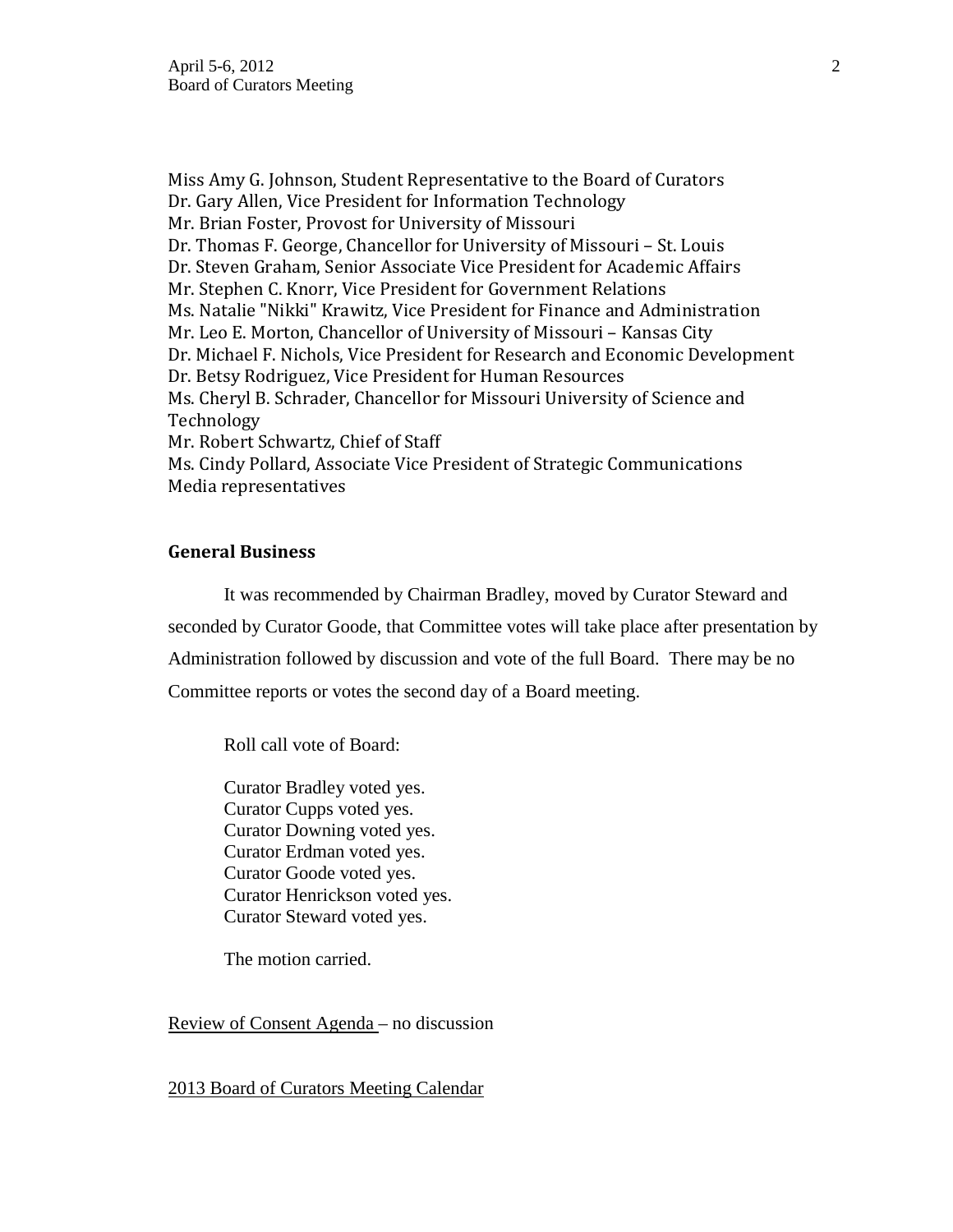It was recommended by Chairman Bradley, endorsed by President Wolfe, moved by Curator Steward and seconded by Curator Downing, that the proposed 2013 Board of Curators meeting calendar be approved as follows:

## PROPOSED 2013 BOARD OF CURATORS MEETING CALENDAR

| <b>DAYS</b>     | <b>DATES</b>                       | <b>LOCATION</b>          |  |
|-----------------|------------------------------------|--------------------------|--|
| Thursday-Friday | January $31 -$<br>February 1, 2013 | <b>UM-Kansas City</b>    |  |
| Thursday-Friday | April 11-12, 2013                  | Missouri S&T             |  |
| Thursday-Friday | June 13-14, 2013                   | Columbia, Missouri       |  |
| Friday          | July 19, 2013                      | 1-hour Teleconf/presence |  |
| Thursday-Friday | September 12-13, 2013              | UM-Columbia              |  |
| Thursday-Friday | November 21-22, 2013               | UM-St. Louis             |  |

Roll call vote:

Curator Bradley voted yes. Curator Cupps voted yes. Curator Downing voted yes. Curator Erdman voted yes. Curator Goode voted yes. Curator Henrickson voted yes. Curator Steward voted yes.

The motion carried.

Resolution for Executive Session of the Board of Curators Meeting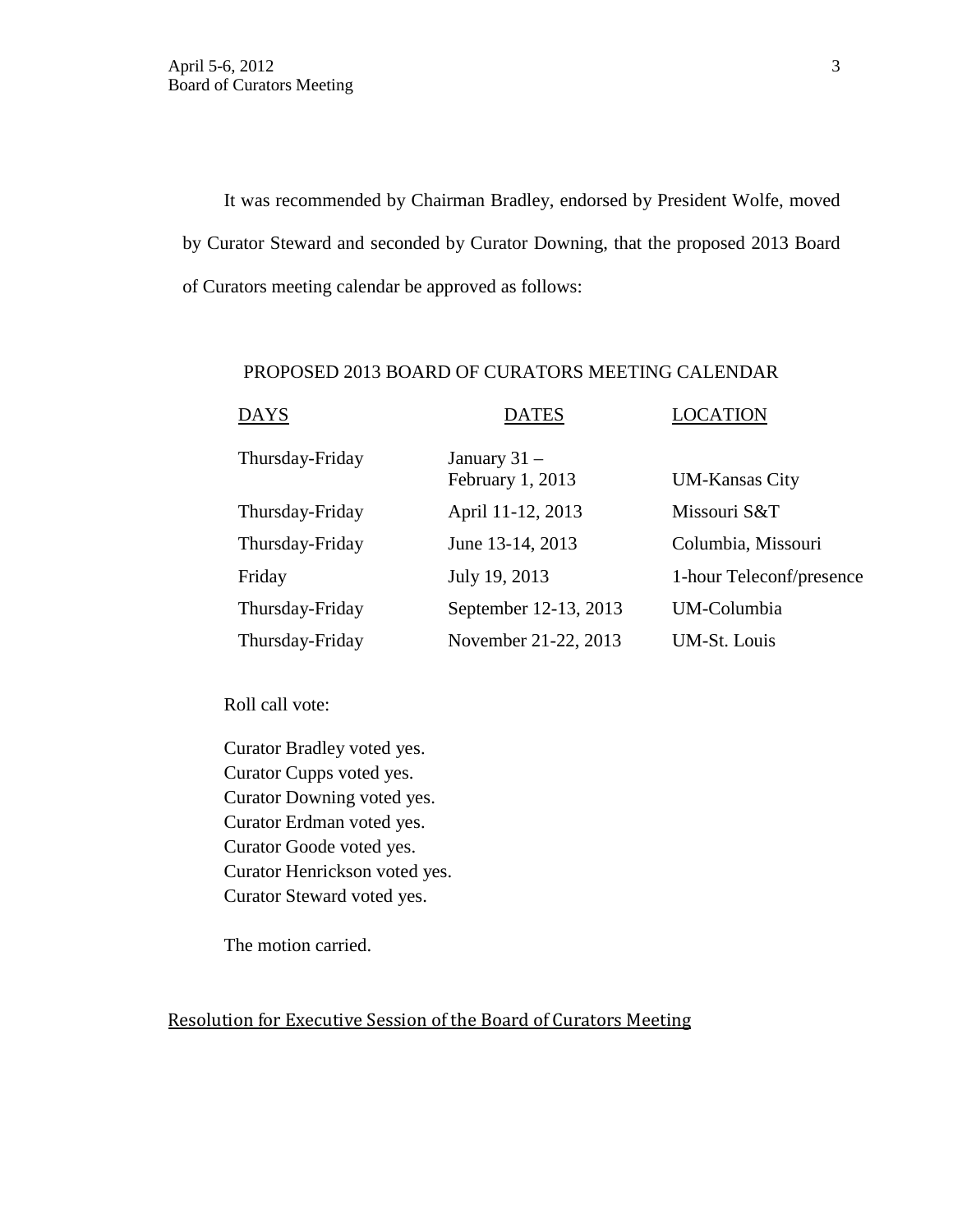It was moved by Curator Erdman and seconded by Curator Downing, that there shall be an executive session with a closed record and closed vote of the Board of Curators meeting, on April 5-6, 2012 for consideration of:

- **Section 610.021(1), RSMo**, relating to matters identified in that provision, which include legal actions, causes of action or litigation, and confidential or privileged communications with counsel; and
- **Section 610.021(2), RSMo,** relating to matters identified in that provision, which include leasing, purchase, or sale of real estate; and
- **Section 610.021(3), RSMo**, relating to matters identified in that provision, which include hiring, firing, disciplining, or promoting of particular employees; and
- **Section 610.021(12), RSMo,** relating to matters identified in that provision, which include sealed bids and related documents and sealed proposals and related documents or documents related to a negotiated contract; and
- **Section 610.021 (13), RSMo**, relating to matters identified in that provision, which include individually identifiable personnel records, performance ratings, or records pertaining to employees or applicants for employment; and
- **Section 610.021 (17), RSMo**, relating to matters identified in that provision, which include confidential or privileged communications between a public governmental body and its auditor.

Roll call vote of the Board:

Curator Bradley voted yes. Curator Cupps voted yes. Curator Downing voted yes. Curator Erdman voted yes. Curator Goode voted yes. Curator Henrickson voted yes. Curator Steward voted yes.

The motion carried.

Board of Curators standing committee meetings were convened at 12:55 P.M. and concluded at 3:15 P.M.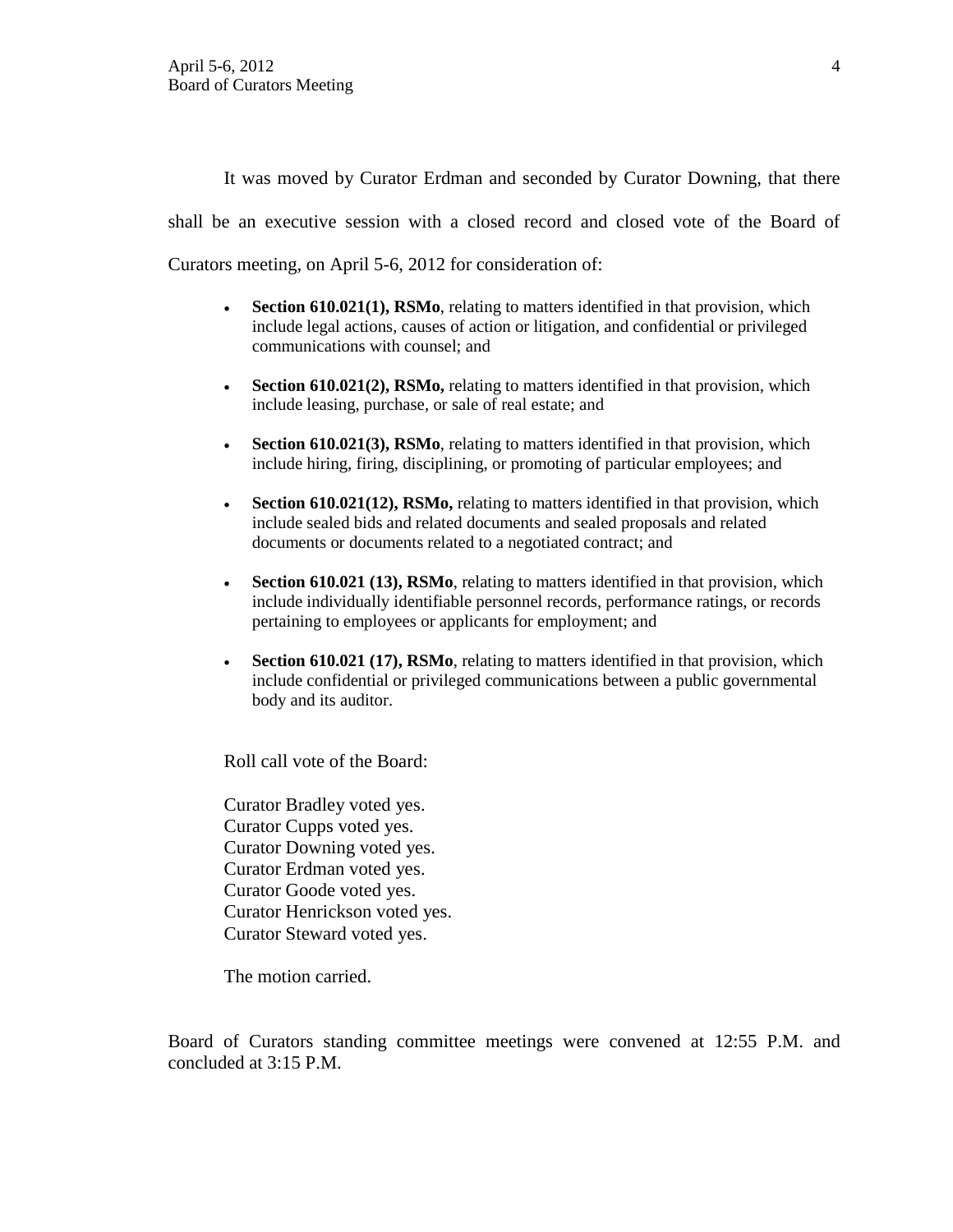## **Compensation and Human Resources Committee**

Chairman Cupps provided time for discussion of committee business.

## Action

1. Employee Directed Tax Deferred Investment Policy (CRR 140.030)

It was recommended by Vice President Rodriguez, endorsed by President Wolfe, recommended by the Compensation and Human Resources Committee, moved by Curator Cupps and seconded by Curator Steward, that the Employee Investment Policy for Participant Directed Savings Plans (as on file with the minutes of this meeting), which will provide direction to the selection and monitoring of investment options made available to participants within the Plans, be approved.

Roll call vote of Board of Curators:

Curator Bradley voted yes. Curator Cupps voted yes. Curator Downing voted yes. Curator Erdman voted yes. Curator Goode voted yes. Curator Henrickson voted yes. Curator Steward voted yes.

The motion carried.

## **Academic, Student and External Affairs Committee**

Chairman Steward provided time for discussion of committee business.

### Information

1. Government Relations Report (slides on file)

### Action

1. Degree, Master of Medical Science – Physician Assistant, UMKC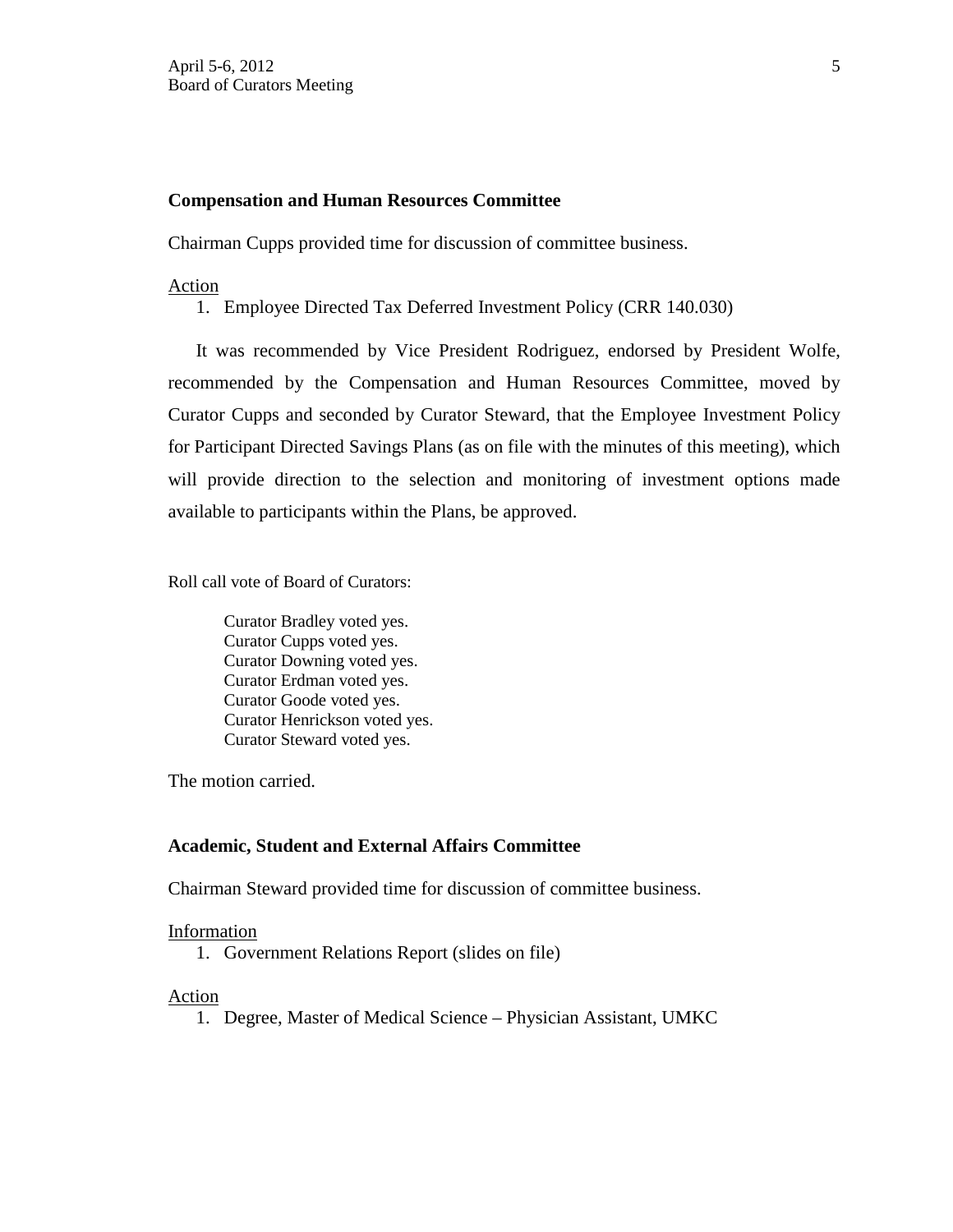It was recommended by Senior Associate Vice President Graham, endorsed by President Tim M. Wolfe, recommended by the Academic, Student and External Affairs Committee, moved by Curator Steward, seconded by Curator Erdman, that the following action by approved:

that the University of Missouri-Kansas City be authorized to submit the attached proposal for a Master of Medical Science, Physician Assistant to the Coordinating Board for Higher Education for approval.

Roll call vote of the Board:

Curator Bradley Curator Cupps Curator Downing Curator Erdman Curator Goode Curator Henrickson Curator Steward

The motion carried.

### **Finance Committee**

Chairman Downing provided time for discussion of committee business.

#### Information

1. Project Design, Chemical and Biological Engineering Building, Missouri S&T (information on file)

### Action by the Full Board

- 1. Financing Approval and Design Review, Henry W. Bloch Executive Hall for Entrepreneurship and Innovation, UMKC
- 2. Bond Refunding, UM

### Information

2. Fiscal Year 2013 Preliminary Operating Budget Update, UM (slides and information on file)

Financing Approval and Design Review, Henry W. Bloch Executive Hall for Entrepreneurship and Innovation, UMKC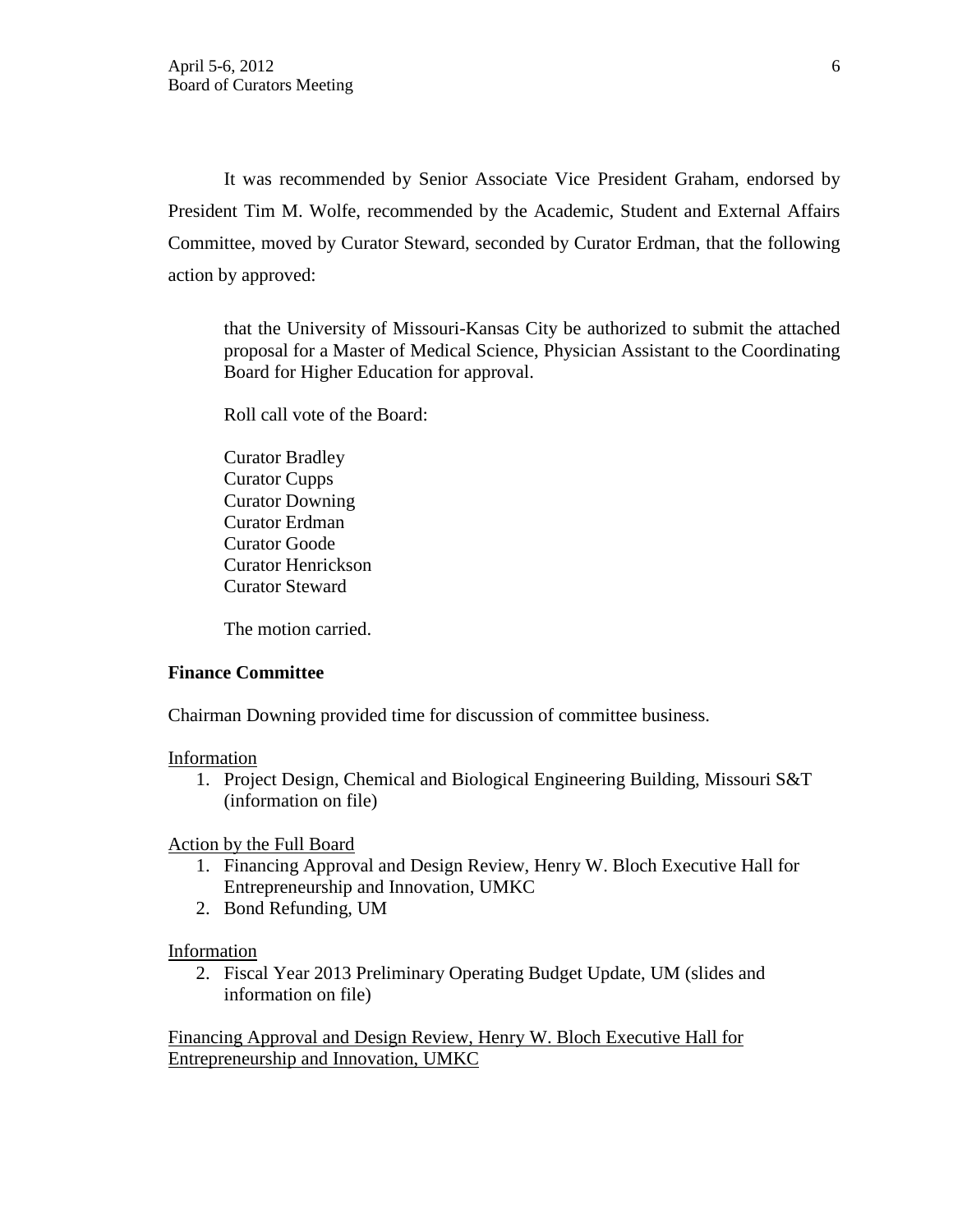It was recommended by Chancellor Morton, endorsed by President Wolfe,

recommended by the Finance Committee, moved by Curator Downing, and seconded by

Curator Henrickson, that the following action be approved:

that the project cost of the Henry W. Bloch Executive Hall for Entrepreneurship and Innovation be increased to \$30.6 million and financed using the following resources:

| Debt Financing (funded by the Bloch gift) | \$22.0 million |                |
|-------------------------------------------|----------------|----------------|
| <b>Additional Private Gifts</b>           |                | $$8.3$ million |
| <b>Parking Reserves</b>                   |                | $$0.3$ million |
|                                           | Total          | \$30.6 million |

Roll call vote of Board:

Curator Bradley voted yes. Curator Cupps voted yes. Curator Downing voted yes. Curator Erdman voted yes. Curator Goode voted yes. Curator Henrickson voted yes. Curator Steward voted yes.

The motion carried.

## Bond Refunding, UM

It was recommended by Vice President Krawitz, endorsed by President Wolfe, recommended by the Finance Committee, moved by Curator Downing and seconded by Curator Cupps, that the resolution declaring the intention of the Curators of the University of Missouri to issue certain revenue bonds be approved.

Roll call vote of Board: Curator Bradley voted yes.

Curator Cupps voted yes. Curator Downing voted yes.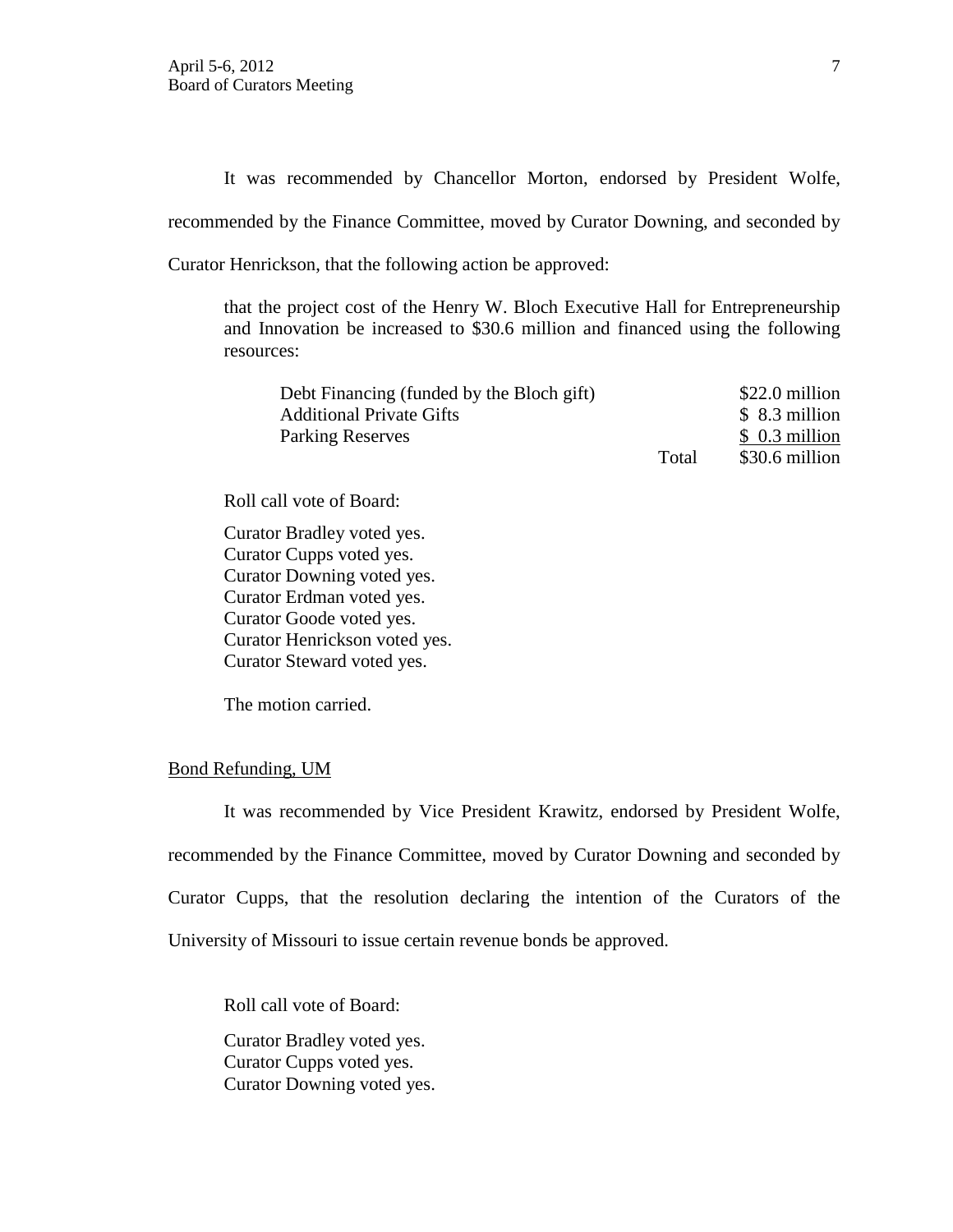Curator Erdman voted yes. Curator Goode voted yes. Curator Henrickson voted yes. Curator Steward voted yes.

The motion carried.

## **Audit Committee**

Board Chairwoman Henrickson provided time for discussion of committee business.

Information

- 1. Fiscal Year 2012 External Audit Scope, UM (slides and information on file)
- 2. Fiscal Year 2012 A-133 Audit Report and NCAA Agreed Upon Procedures Reports, UM (information on file)
- 3. Internal Audit Quarterly and Follow-Up Reports, UM (information on file)

The public session of the Board of Curators meeting was recessed.

## **BOARD OF CURATORS MEETING – EXECUTIVE SESSION**

A meeting of the University of Missouri Board of Curators was convened in executive session at 3:25 P.M., on Thursday, April 5, 2012, in the Silver and Gold Room of the Havener Center on the Missouri University of Science and Technology campus, Rolla, Missouri, pursuant to public notice given of said meeting. Curator David R. Bradley, Chairman of the Board of Curators, presided over the meeting.

Present The Honorable David R. Bradley The Honorable Donald L. Cupps The Honorable Don M. Downing The Honorable Warren K. Erdman The Honorable Wayne Goode The Honorable Pamela Q. Henrickson The Honorable David L. Steward

Also Present Mr. Timothy M. Wolfe, President Mr. Stephen J. Owens, General Counsel Ms. Cindy Harmon, Secretary of the Board of Curators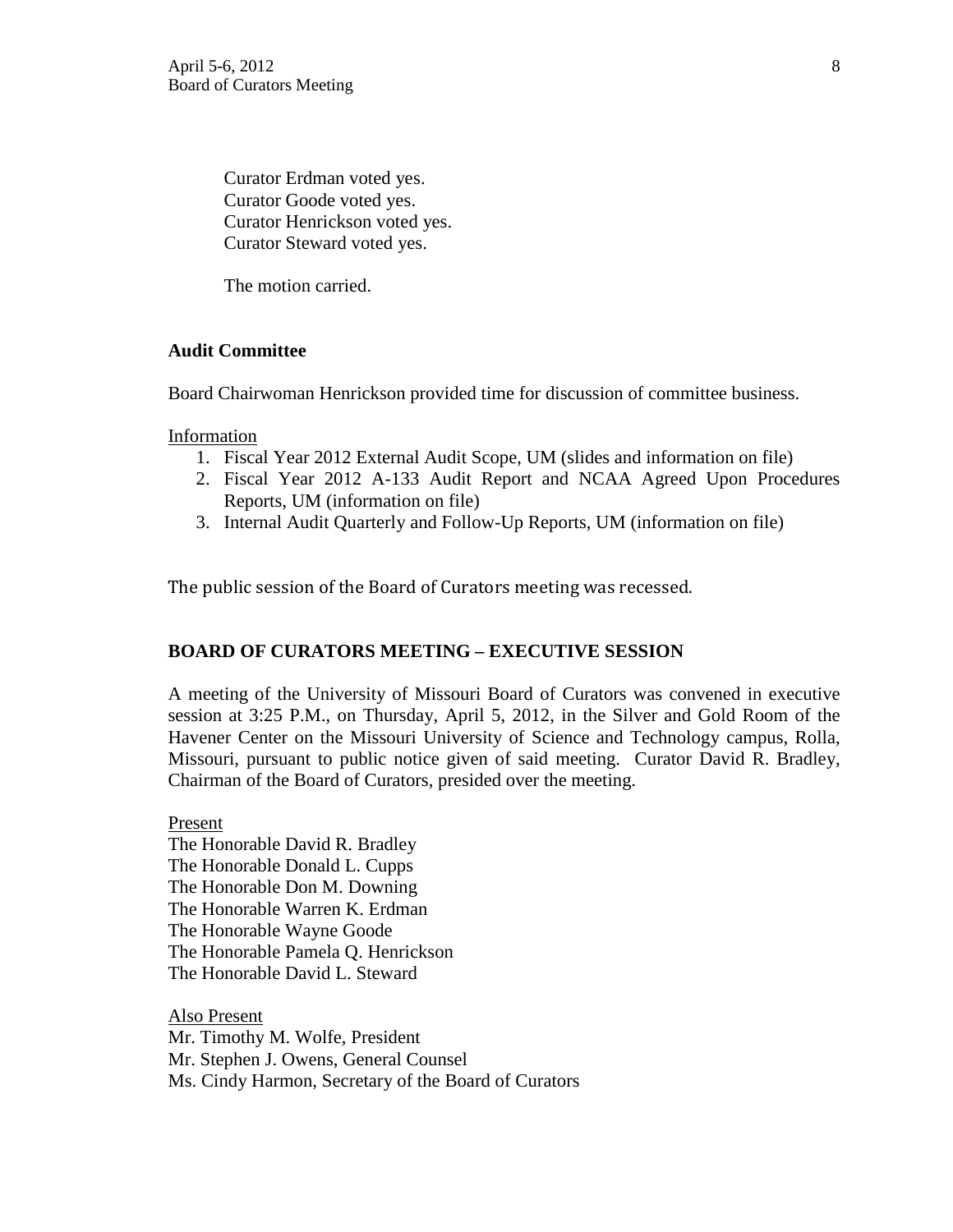Miss Amy G. Johnson, Student Representative to the Board of Curators Ms. Natalie "Nikki" Krawitz, Vice President of Finance and Administration Ms. Susan Eickhoff, Partner, KPMG

## **Audit Committee Meeting – Executive Session**

Chairwoman Henrickson presided over the executive session meeting.

President Wolfe, General Counsel Owens and Vice President Krawitz excused themselves from the meeting.

Performance review of independent auditors discussed – No action was taken.

Fiscal Year 2011 Meeting with External Auditors, UM – presented by Ms. Susan Eickhoff, Partner, KPMG

The external audit annual report was presented to the Board of Curators. No action was taken.

Ms. Eickhoff excused herself from the meeting. President Wolfe, General Counsel Owens and Vice President Krawitz joined the meeting.

It was moved by Curator Downing and seconded by Curator Cupps, that the

Board of Curators Audit Committee Meeting, April 5-6, 2012, be adjourned.

Roll call vote of Committee:

Curator Cupps voted yes. Curator Downing voted yes. Curator Henrickson voted yes.

The motion carried.

There being no other business to come before the Audit Committee the meeting was adjourned at 4:00 PM.

### **Compensation and Human Resources Committee – Executive Session**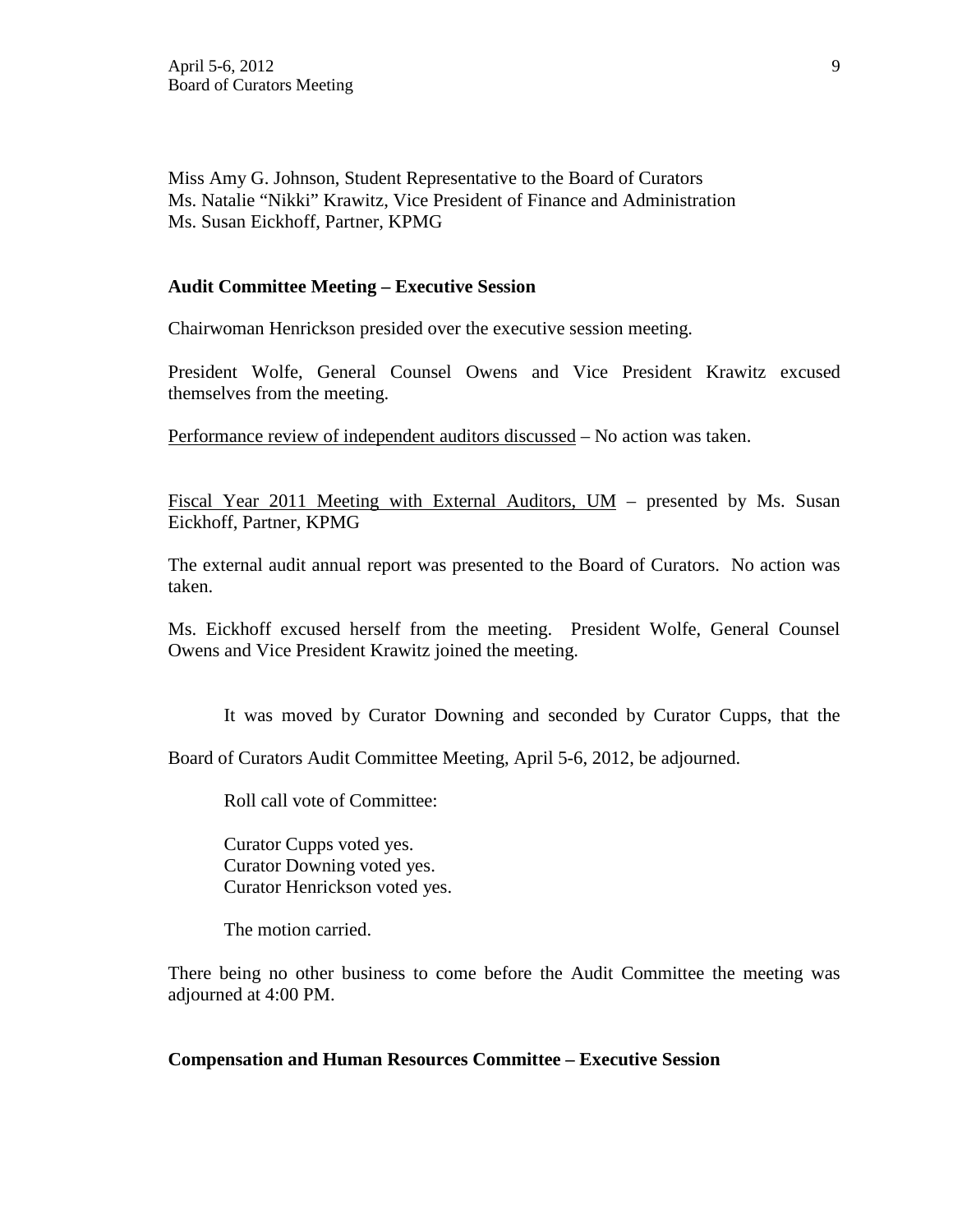Chairman Cupps presided over the executive session meeting.

## UM System President Performance Goals

It was moved by Curator Downing and seconded by Curator Steward that the 2012 proposed performance goals and priorities be approved as submitted with the addition of succession planning (information on file).

Roll Call Vote of Board:

Curator Bradley voted yes. Curator Cupps voted yes. Curator Downing voted yes. Curator Erdman voted yes. Curator Goode voted yes. Curator Henrickson voted yes. Curator Steward voted yes.

The motion carried.

Performance Review, Acting General Counsel Hoskins – presented by Curator Cupps, Chairman of the Compensation and Human Resources Committee.

Contract items discussed – no action taken by the Board.

It was moved by Curator Erdman and seconded by Curator Goode, that the Board

of Curators Compensation and Human Resources Committee Meeting, April 5-6, 2012,

be adjourned.

Roll call vote of the Committee:

Curator Cupps voted yes. Curator Erdman voted yes. Curator Goode voted yes.

The motion carried.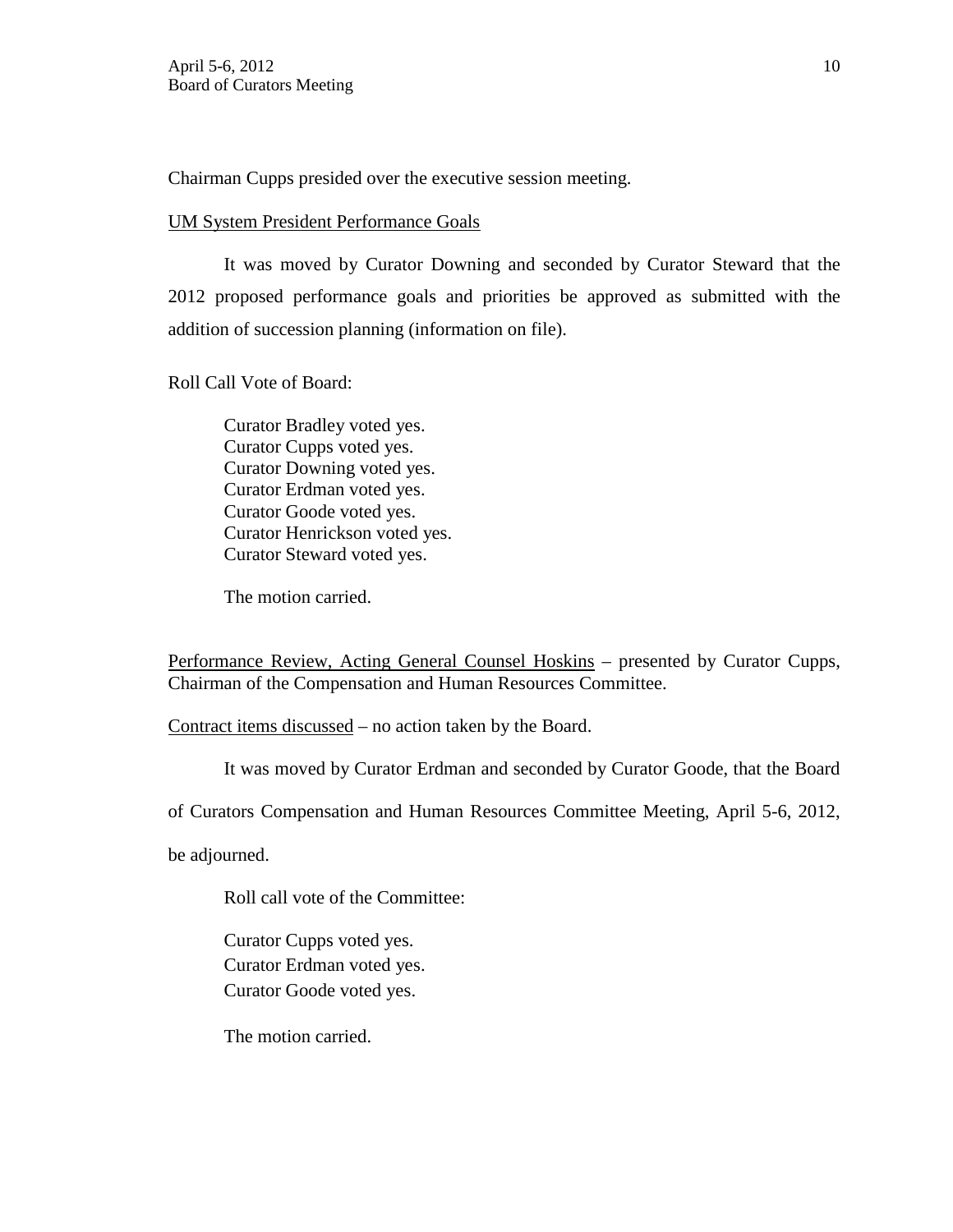There being no other business to come before the Compensation and Human Resources Committee the meeting was adjourned at 5:30 PM.

## **General Business – Executive Session**

Curators' Professor Emeritus, Yanching J. Jean, UMKC – presented by Senior Associate Vice President Graham

It was recommended by Chancellor Leo E. Morton, endorsed by President Tim

M. Wolfe, recommended by the Academic, Student and External Affairs Committee,

moved by Curator Steward, and seconded by Curator Cupps, that the following action be

approved:

that upon the recommendation of Chancellor Leo E. Morton it is recommended that Professor Yanching J. Jean be named to the position University of Missouri Curators' Professor Emeritus, effective September 1, 2012.

Roll call vote of Board:

Curator Bradley voted yes. Curator Cupps voted yes. Curator Downing voted yes. Curator Erdman voted yes. Curator Goode voted yes. Curator Henrickson voted yes. Curator Steward voted yes.

The motion carried.

Campus recommendation materials on file in the office of Academic and Student Affairs, UM System.

Curators' Teaching Emeritus Professor, James J. Bogan, Jr., Missouri S&T – presented by Senior Associate Vice President Graham

It was recommended by Interim Chancellor Warren K. Wray, endorsed by

President Tim M. Wolfe, recommended by the Academic, Student and External Affairs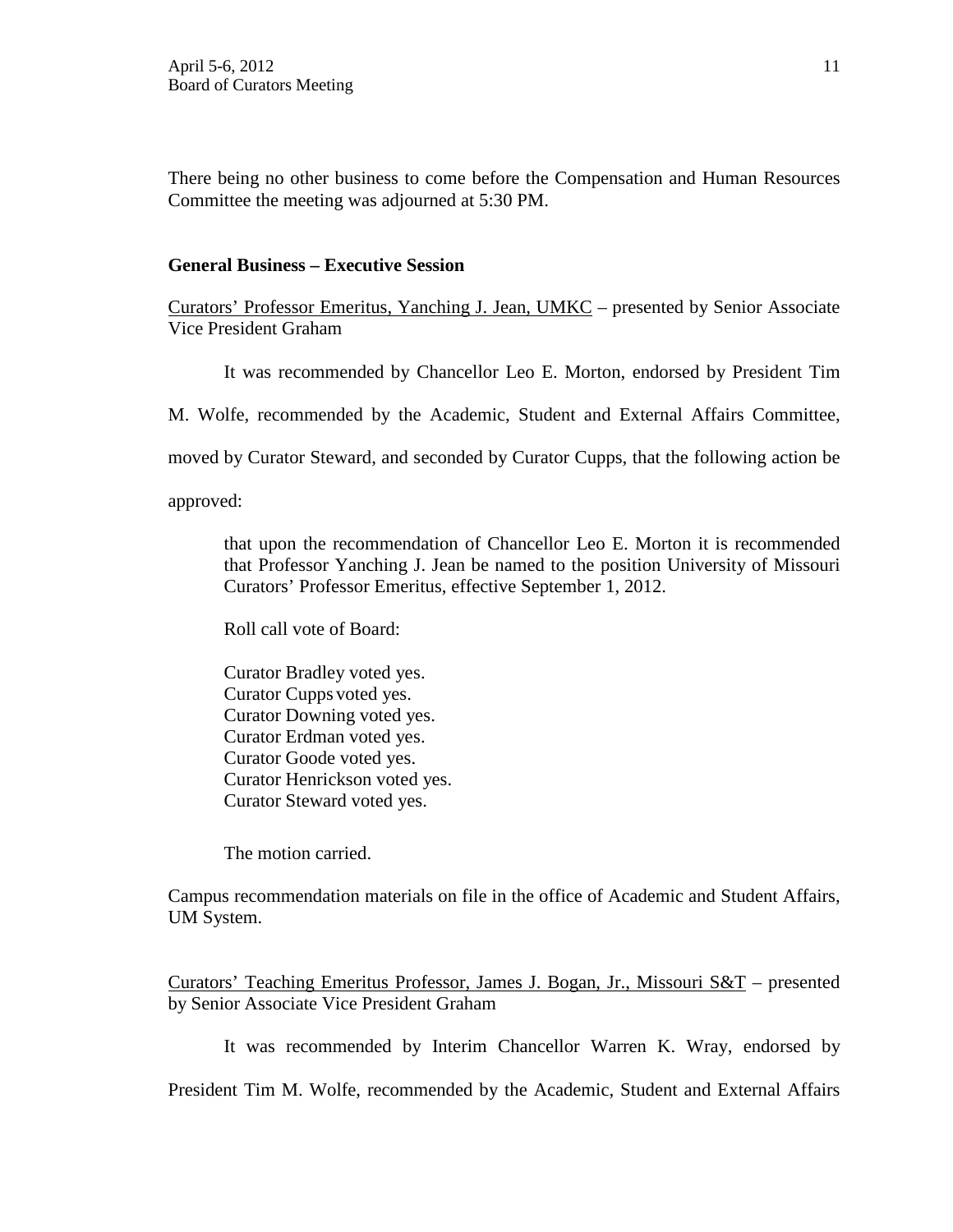Committee, moved by Curator Steward, and seconded by Curator Cupps, that the

following action be approved:

that upon the recommendation of Interim Chancellor Warren K. Wray it is recommended that Professor James J. Bogan, Jr. be named to the position University of Missouri Curators' Teaching Professor Emeritus, effective September 1, 2012.

Roll call vote of Board:

Curator Bradley voted yes. Curator Cupps voted yes. Curator Downing voted yes. Curator Erdman voted yes. Curator Goode voted yes. Curator Henrickson voted yes. Curator Steward voted yes.

The motion carried.

Campus recommendation materials on file in the office of Academic and Student Affairs, UM System.

<sup>231</sup>Ground Lease, UMKC – this item is excluded from the minutes and will be given public notice upon completion of the matter.

The executive session of the Board of Curators meeting recessed at 5:30 PM on Thursday, April 5, 2012.

**Board of Curators, President and General Officers Working Dinner** was held at the Miner Village Student Housing Complex, Missouri S&T, Rolla, Missouri. Topic: National University Transportation Center

## **BOARD OF CURATORS MEETING – PUBLIC SESSION**

**Missouri S&T Faculty Senate Breakfast with the Board of Curators**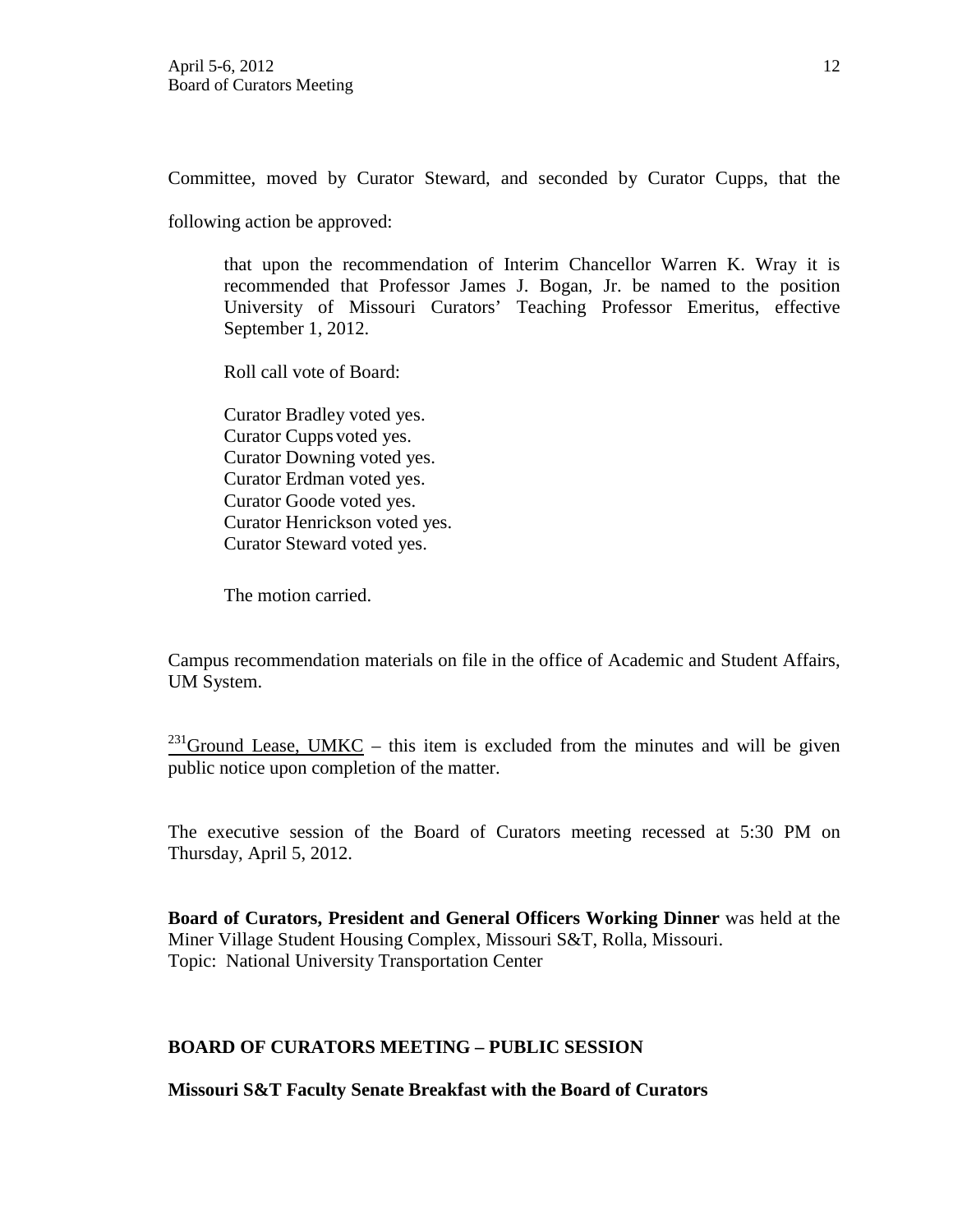St. Pat's Ballroom C, Havener Center, Missouri S&T campus, Rolla, Missouri Topic: Engineers without Borders – S&T Saving Lives, Changing Lives Presenters: Rick Stephenson, Chiara Sulze and Grace Harper

A meeting of the University of Missouri Board of Curators reconvened in public session at 9:00 A.M., on Friday, April 6, 2012, in St. Pat's Ballroom A & B of the Havener Center on the Missouri University of Science and Technology campus, Rolla, Missouri, pursuant to public notice given of said meeting. Curator David R. Bradley, Chairman of the Board of Curators, presided over the meeting.

#### Present

The Honorable David R. Bradley The Honorable Donald L. Cupps The Honorable Don M. Downing The Honorable Warren K. Erdman The Honorable Wayne Goode The Honorable Pamela Q. Henrickson The Honorable David L. Steward

Also Present

Mr. Timothy M. Wolfe, President Mr. Stephen J. Owens, General Counsel Ms. Cindy Harmon, Secretary of the Board of Curators Miss Amy G. Johnson, Student Representative to the Board of Curators Dr. Gary Allen, Vice President for Information Technology Mr. Brian Foster, Provost for University of Missouri Dr. Thomas F. George, Chancellor for University of Missouri – St. Louis Dr. Steven Graham, Senior Associate Vice President for Academic Affairs Mr. Stephen C. Knorr, Vice President for Government Relations Ms. Natalie "Nikki" Krawitz, Vice President for Finance and Administration Mr. Leo E. Morton, Chancellor of University of Missouri – Kansas City Dr. Michael F. Nichols, Vice President for Research and Economic Development Dr. Betsy Rodriguez, Vice President for Human Resources Ms. Cheryl B. Schrader, Chancellor for Missouri University of Science and Technology Mr. Robert Schwartz, Chief of Staff Ms. Cindy Pollard, Associate Vice President of Strategic Communications Media representatives

### **General Business**

Board Chairman's Report – presented by Chairman Bradley (recording on file)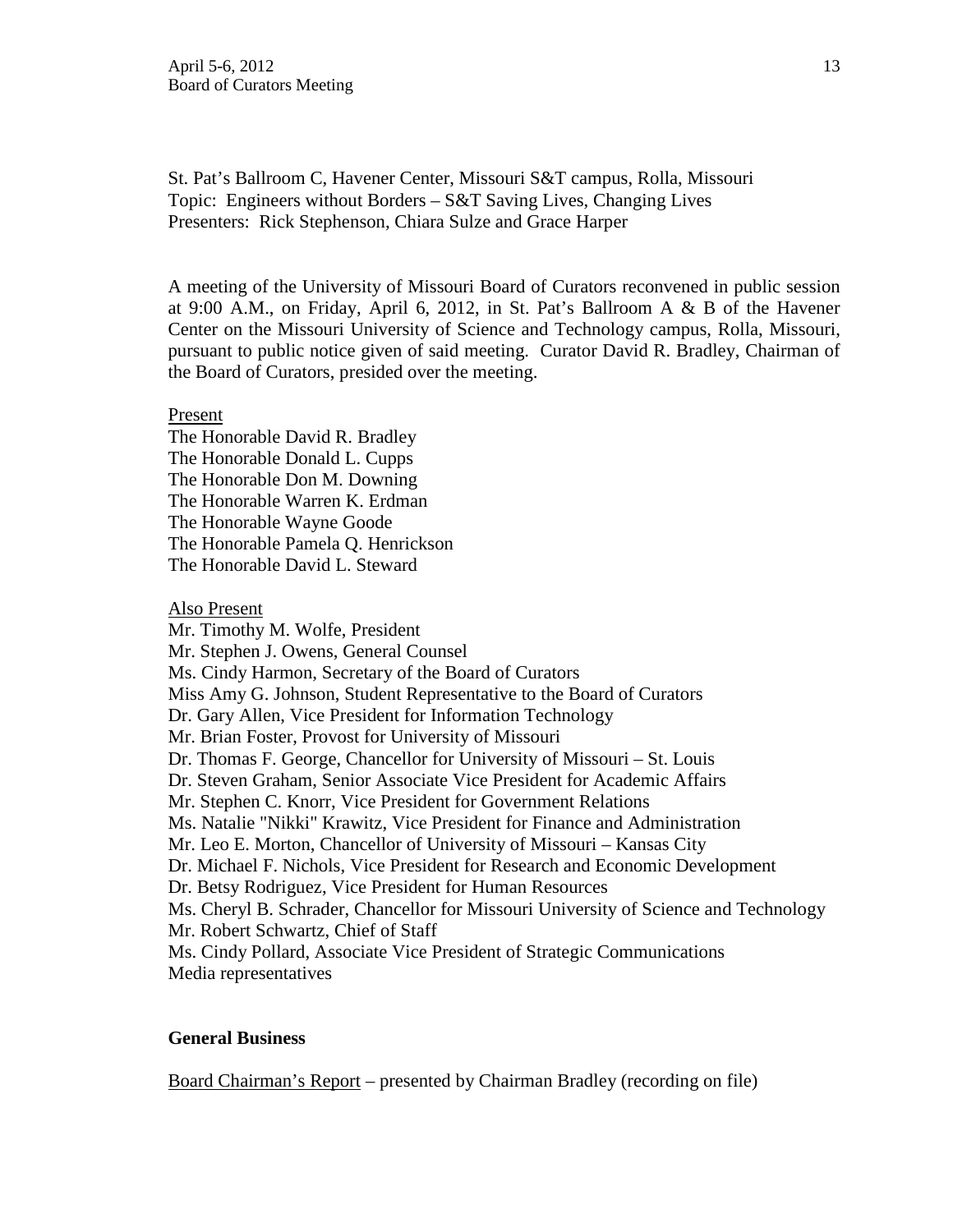Topic: Advancing Missouri – Southeast Communities

# UM President's Report – presented by President Wolfe (recording on file)

Presented the 2012 UM System Priorities:

- Strategic Planning
- Attracting and Retaining the Best People
- Innovative Instruction
- Operational Excellence
- Expanded Research and Economic Development
- Effective Communication of our Value and Importance

# **Consent Agenda**

It was endorsed by President Wolfe, moved by Curator Goode and seconded by

Curator Steward, that the following items be approved by consent agenda:

# CONSENT AGENDA

- 1. Minutes, January 17, 2012 Special Board of Curators Meeting
- 2. Minutes, February 2-3, 2012 Board of Curators Meeting
- 3. Minutes, February 2-3, 2012 Board of Curators Committee Meetings
- 4. Minutes, February 20, 2012 Special Board of Curators Meeting
- 5. Degrees, Spring Semester 2012 for all campuses
- 6. Naming, Chemical and Biological Engineering Building, Missouri S&T
- 7. Naming, Student Success Center, UMKC
- 8. Naming, Miller Nichols Library Classroom Addition, UMKC
- 9. Naming, North Campus Quad between Clark Hall and Social Sciences & Business Building, UMSL
- 10. Medical Education Instruction and Support, UMKC
- 11. Approval of Spinal Cord Injuries and Congenital or Acquired Disease Processes Research Program Proposals
- 12. 2012 Security Resolution
- 1. Minutes, January 17, 2012 Special Board of Curators Meeting as provided to the curators for review and approval.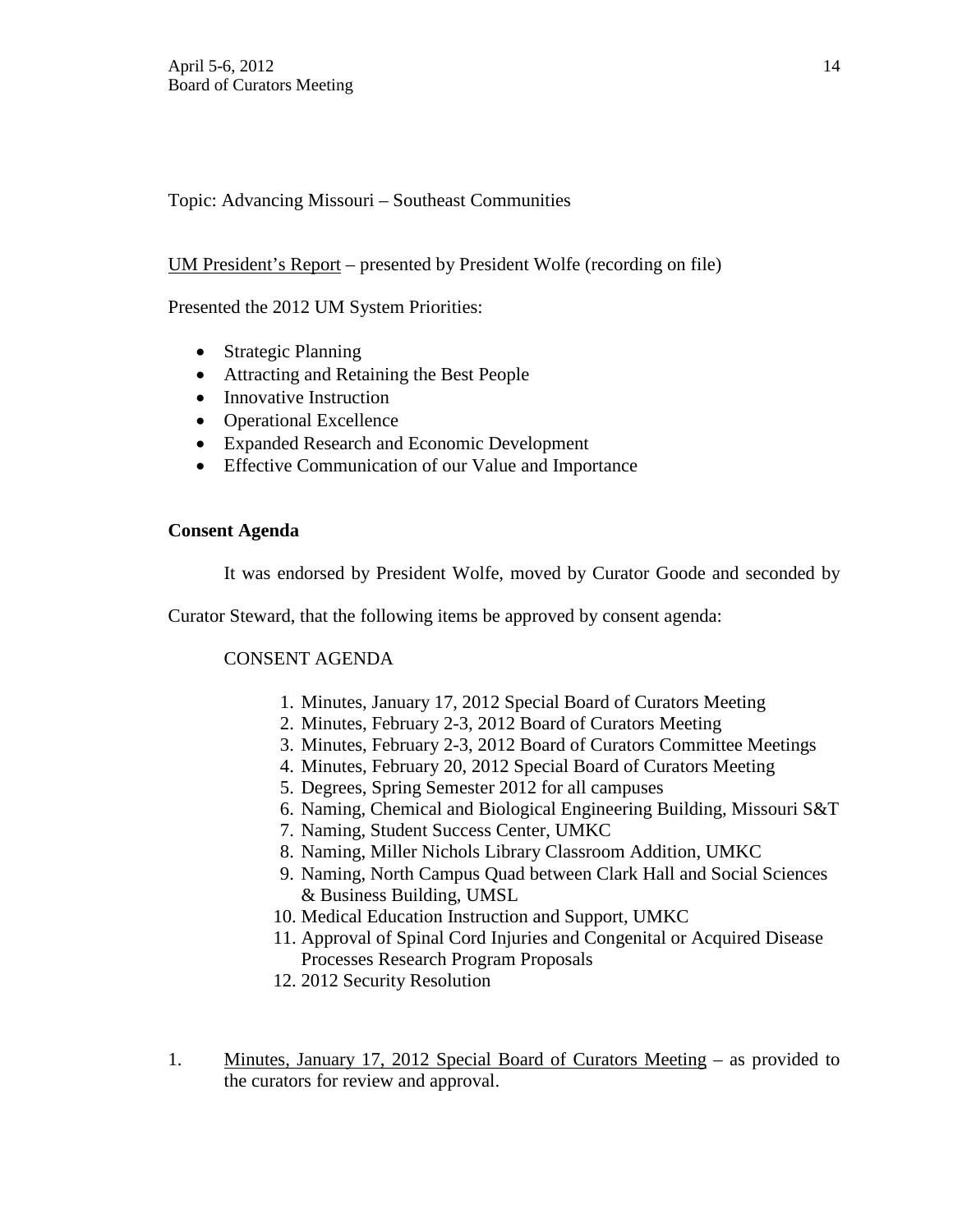- 2. Minutes, February 2-3, 2012 Board of Curators Meeting as provided to the curators for review and approval.
- 3. Minutes, February 2-3, 2012 Board of Curators Committee Meetings as provided to the curators for review and approval.
- 4. Minutes, February 20, 2012 Special Board of Curators Meeting as provided to the curators for review and approval.
- 5. Degrees, Spring Semester 2012 for all campuses -

The action of the President of the University of Missouri System in awarding degrees and certificates to candidates recommended by the various faculties and committees of the four University of Missouri System campuses who fulfill the requirements for such degrees and certificates at the end of the Spring Semester 2012, shall be approved, and that the lists of said students who have been awarded degrees and certificates be included in the records of the meeting.

6. Naming, Chemical and Biological Engineering Building, Missouri University of Science and Technology

The Chemical and Biological Engineering Building at Missouri University of Science and Technology shall be named "James E. Bertelsmeyer Hall".

7. Naming, Student Success Center, UMKC

The newly remodeled UMKC University Center shall be named the "Alan and Mary Atterbury Student Success Center".

8. Naming, Miller Nichols Library Classroom Addition, UMKC

The new Miller Nichols Library Classroom Addition be named the "Miller Nichols Learning Center".

9. Naming, North Campus Quad between Clark Hall and Social Sciences & Business Building, UMSL

The new plaza in the area commonly referred to as the Quad on its North Campus, between Clark Hall and the Social Sciences and Business Building be named the "Marguerite Ross Barnett Memorial Plaza".

10. Medical Education Instruction and Support, UMKC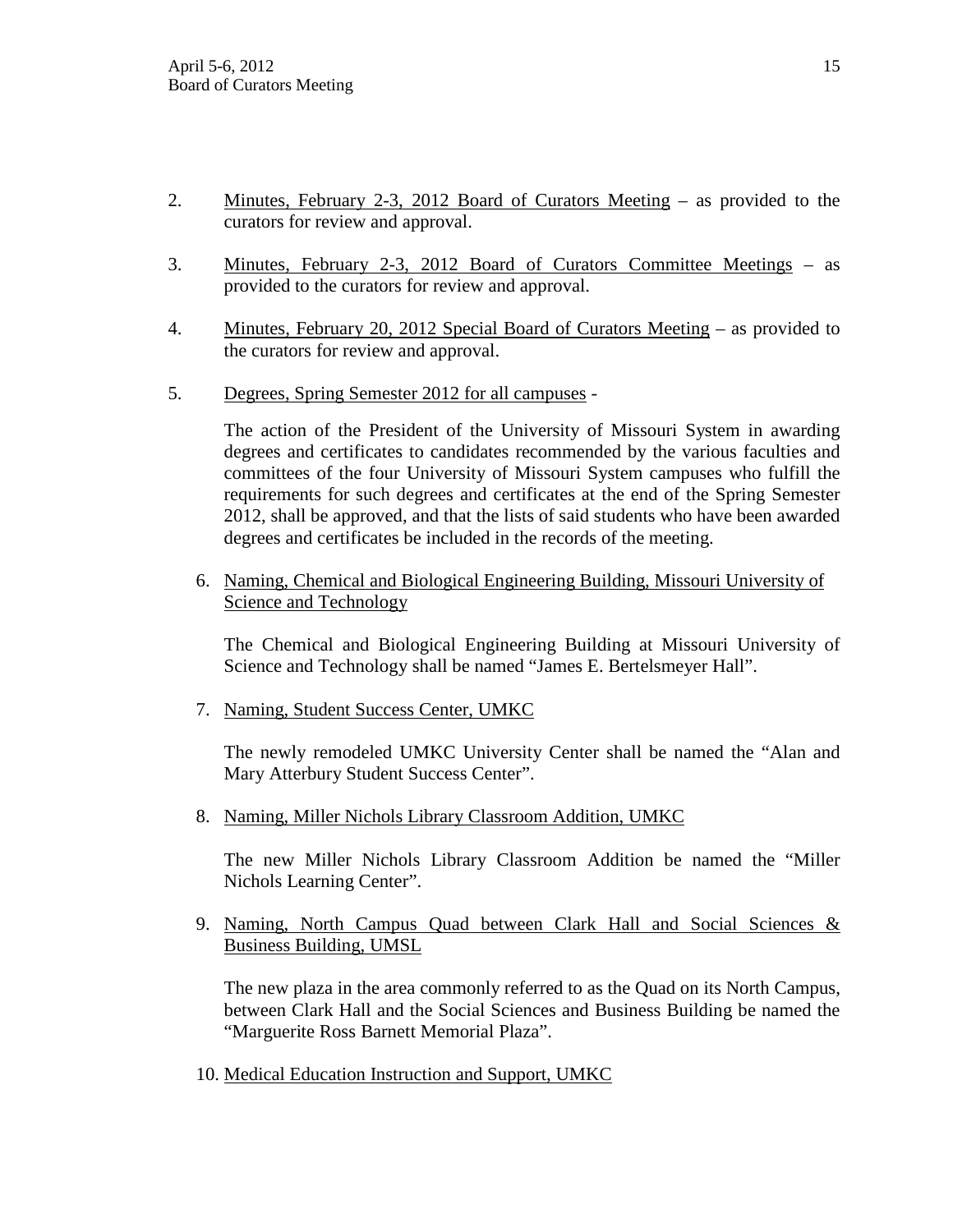- 1. The Vice President for Finance and Administration is authorized to enter into the following University-funded purchased teaching time contracts for undergraduate medical education instruction and support for the University of Missouri-Kansas City School of Medicine, with the option to renew these contracts up to four additional one-year periods with CPI increases:
	- a. University Physician Associates for the period July 1, 2012 through June 30, 2013, at an approximate cost of \$5,000,000.
	- b. Children's Mercy Hospital for the period July 1, 2012 through June 30, 2013, at an approximate cost of \$862,000.
	- c. Truman Medical Center, Inc. for the period July 1, 2012 through June 30, 2013 at an approximate cost of \$510,000.

Funding is from student fees \$6,372,000

- 2. The Vice President for Finance and Administration is authorized to enter into the following contract funded by Saint Luke's Hospital of Kansas City to supplement the purchased teaching time contract, with the option to renew this contract up to four additional one-year periods with CPI increases:
	- a. University Physician Associates for the period January 1, 2013 through December 31, 2013 at an approximate cost of \$1,000,000.

# 11. Spinal Cord Injuries and Congenital or Acquired Disease Processes Research Program Proposals

The two research proposals approved by the Spinal Cord Injuries Research Program Advisory Board are approved as on file with the minutes of this meeting:

I. Altered Properties of Spinal Neurons Following Spinal Cord Injury: From Gene Expression to Neuron Output

> David J. Schulz Department of Biological Sciences University of Missouri-Columbia

> > Total funding recommended \$248,809

II. Mechanisms Leading to Loss of Motor and Sensory Nerve Function in CMT (Charcot-Marie-Tooth)

> Michael Garcia Department of Biological Sciences University of Missouri-Columbia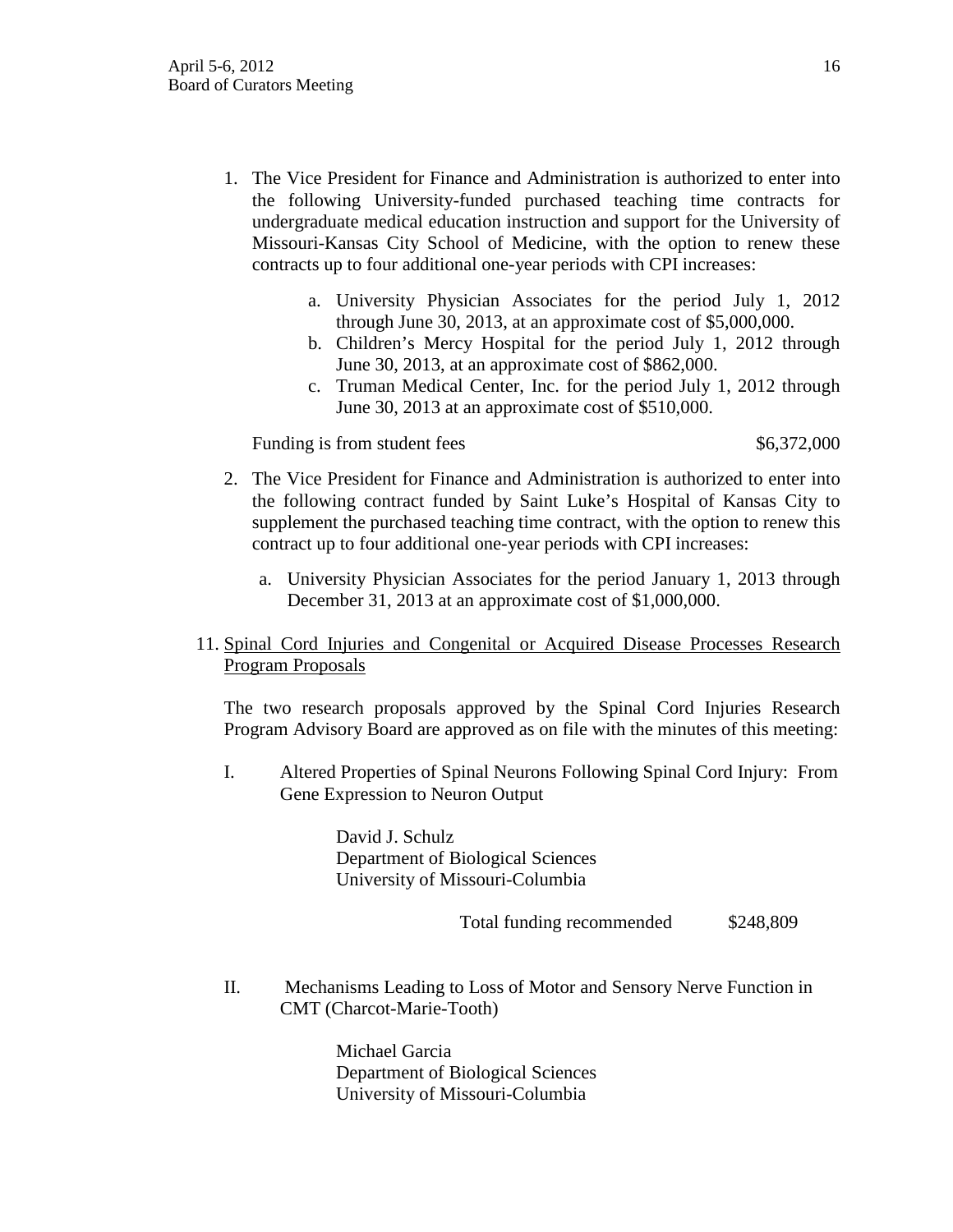# 12. 2012 Security Resolution

The Curators of the University of Missouri agree that the following individuals occupying the designated offices shall constitute a Security Executive Committee with full authority and responsibility for the negotiation, execution and administration of Department of Defense, or User Agency classified contracts as described in DoD 5520.22-M, "National Industrial Security Program":

Chancellor, University of Missouri-Columbia, Brady J. Deaton, Ph.D. Provost, University of Missouri-Columbia, Brian L. Foster, Ph.D. Facility Security Officer, University of Missouri System and University of Missouri-Columbia, Leon M. Hoffsette

The members of this Security Executive Committee have been processed for a personnel security clearance for access to classified information to the level of the facility security clearance granted to this institution, as provided for under the aforementioned security program.

Once President, University of Missouri System, Timothy M. Wolfe completes all the requirements for a Department of Defense Top Secret personnel security clearance, he too will become a full voting member of the Security Executive Committee.

The said Security Executive Committee is hereby delegated all of the Board's duties and responsibilities pertaining to the protection of classified information under classified contracts of the Department of Defense or User Agencies awarded to the Curators of the University of Missouri.

The following officers and members of the University of Missouri Board of Curators shall not be required, shall not have, and can be effectively excluded from access to all classified information in the possession of the Curators of the University of Missouri, and do not occupy positions that would enable them to affect adversely the policies and practices of the Curators of the University of Missouri in the performance of classified contracts for the Department of Defense or User Agencies awarded to the Curators of the University of Missouri, and need not be processed for a personnel security clearance:

All seven members of the Board of Curators: [David R. Bradley](http://www.umsystem.edu/curators/members/bradleyd)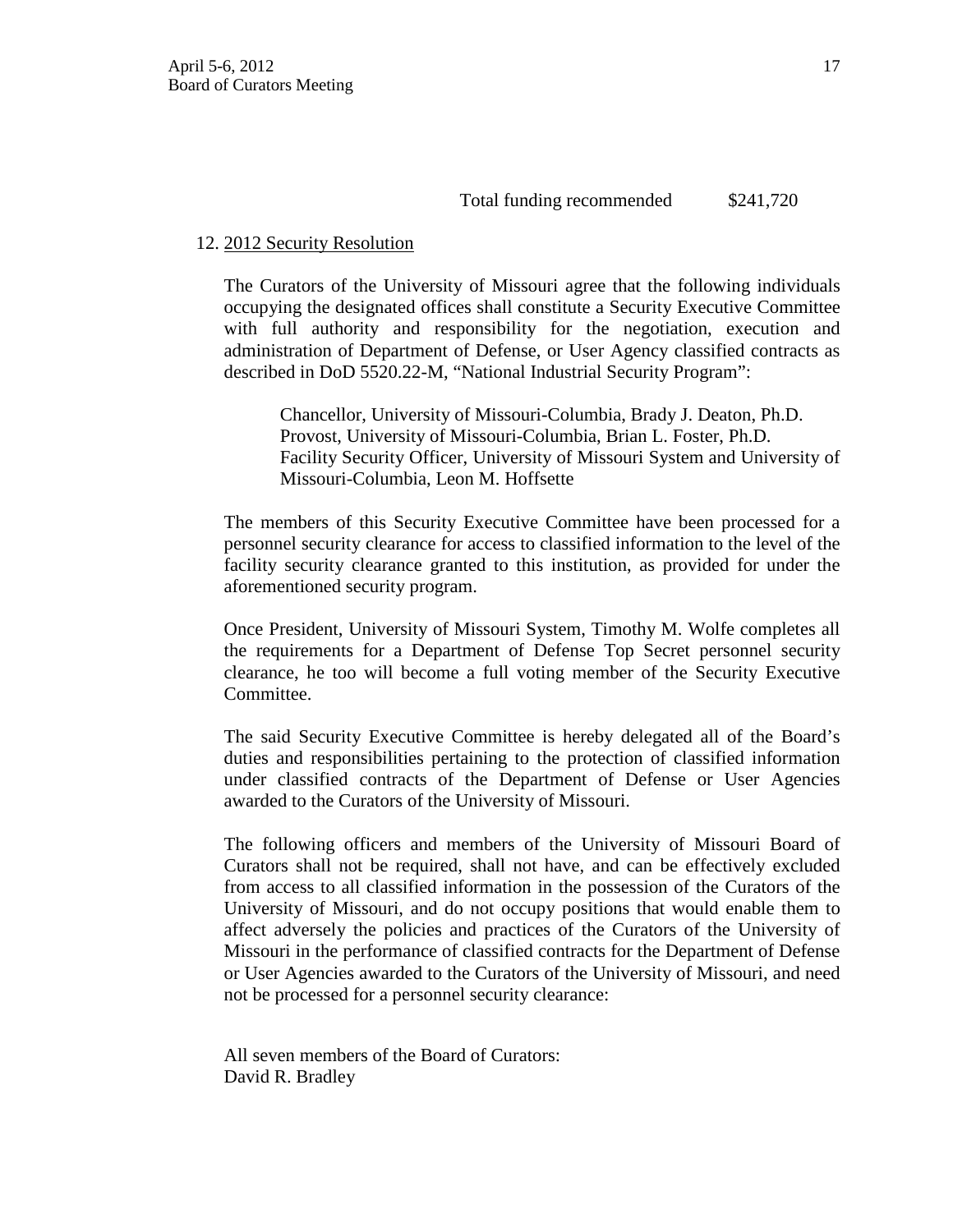[Donald L. Cupps](http://www.umsystem.edu/curators/members/cuppsd) [Don M. Downing](http://www.umsystem.edu/curators/members/downingd) [Warren K. Erdman](http://www.umsystem.edu/curators/members/erdmanw) [Wayne Goode](http://www.umsystem.edu/curators/members/goodew) Pamela Q. Henrickson [David L. Steward](http://www.umsystem.edu/curators/members/stewardd)

General Counsel, Stephen J. Owens, J.D. Vice President for Finance and Administration, Natalie "Nikki" Krawitz Vice President for Information Technology, Gary K. Allen, DVM, Ph.D. Vice President for Human Resources, Betsy Rodriguez, Ph.D. Vice President for Government Relations, Stephen C. Knorr Vice President for Research and Economic Development, Michael F. Nichols, Ph.D. Chancellor, University of Missouri-Kansas City, Leo E. Morton Chancellor, University of Missouri-St. Louis, Thomas F. George, Ph.D. Chancellor, Missouri University of Science and Technology, Chancellor Cheryl B. Schrader Senior Associate Vice President for Academic Affairs, Steven W. Graham, Ph.D. Chief of Staff, Robert W. Schwartz

Roll call vote of the Board:

Curator Bradley voted yes. Curator Cupps voted yes. Curator Downing voted yes. Curator Erdman was absent for vote. Curator Goode voted yes. Curator Henrickson voted yes. Curator Steward voted yes.

The motion carried.

## **General Business**

#### Good and Welfare

Draft June 2012 Board of Curators meeting agenda – no discussion (on file)

Board Secretary Harmon presented information for a project to convert to electronic Board meeting materials. The Board was in agreement with proceeding with the project.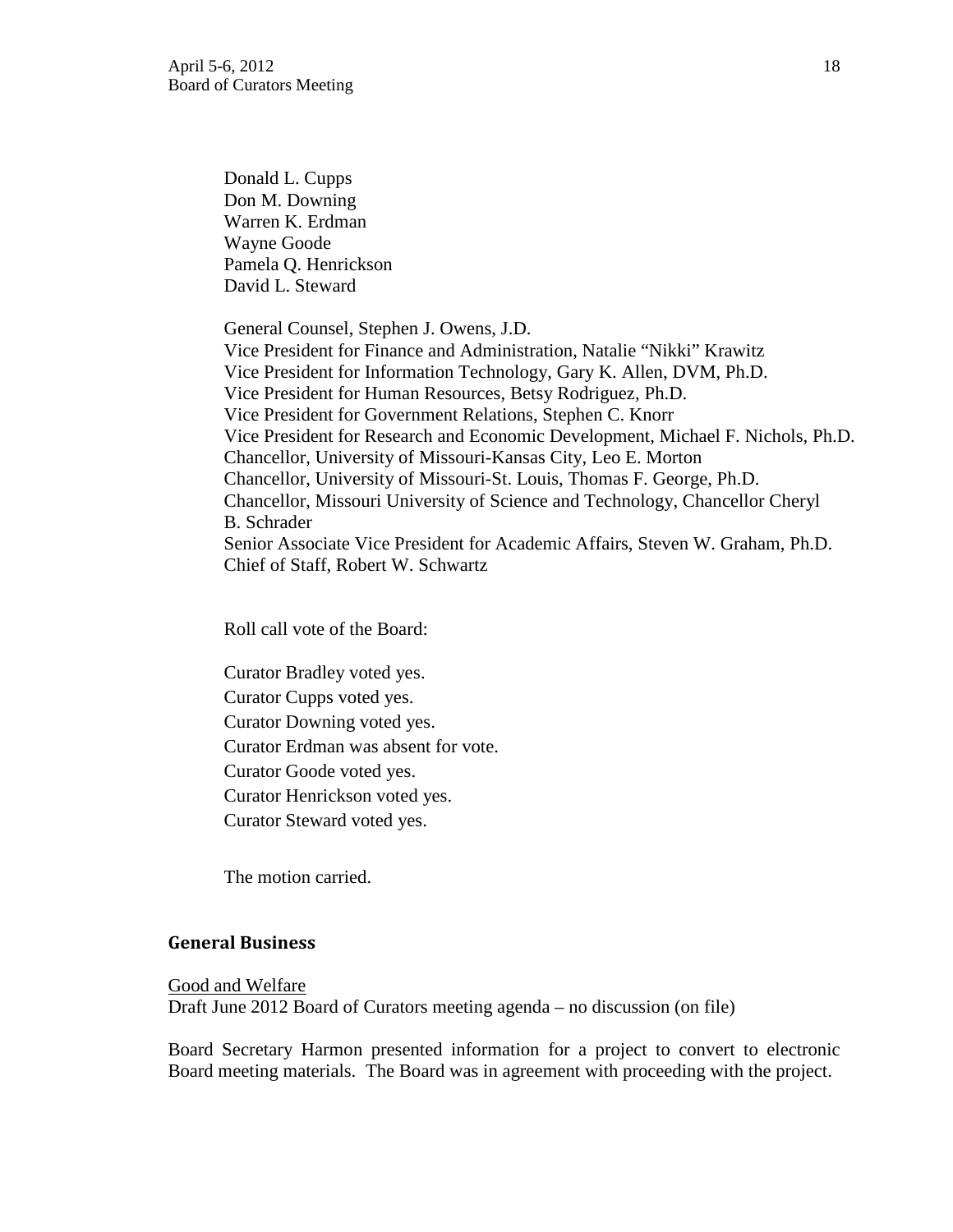### Resolution for Stephen J. Owens, J.D.

It was endorsed by President Wolfe, recommended by Chairman Bradley, moved by Curator Downing and seconded by Curator Steward, that the following resolution recognizing the dedicated service of Stephen J. Owens, J.D. as University of Missouri System Interim President be approved:

### RESOLUTION

 WHEREAS**,** Stephen J. Owens served with distinction as Interim President of the University of Missouri System from January 7, 2011 until February 14, 2012; and

WHEREAS, during the presidential search process and transition period, his team leadership style, advisement, ability to quickly learn system-wide initiatives, and dry wit were invaluable, and served to strengthen and buoy the system's leadership team; and

WHEREAS, while serving as Interim President, he demonstrated his dedication to keeping the strategic priorities set forth by President Forsee and the Board of Curators on track and on time; and

WHEREAS, he faced extraordinary challenges in assuming the presidency on an interim basis, not just for the breadth of that position's responsibilities, but also because it involved leading and directing his peers—one of the most challenging organizational situations and one in which Steve did a great job; and

WHEREAS, Steve had a sharp focus on sustaining quality in the delivery of the University's mission and submitted a proposal accepted by the Commissioner for Higher Education for a penalty waiver to increase tuition and fees more than inflation after two years of no increases, thus ensuring funds to enable the continuation of quality instruction, research, public service and economic development; and

WHEREAS**,** Board Chairman David Bradley praised Steve's work by saying, "Steve never missed a beat while serving as Interim President for the University of Missouri System. The Board is very grateful for his willingness to lead the System in the interim and for the wonderful job he did"; and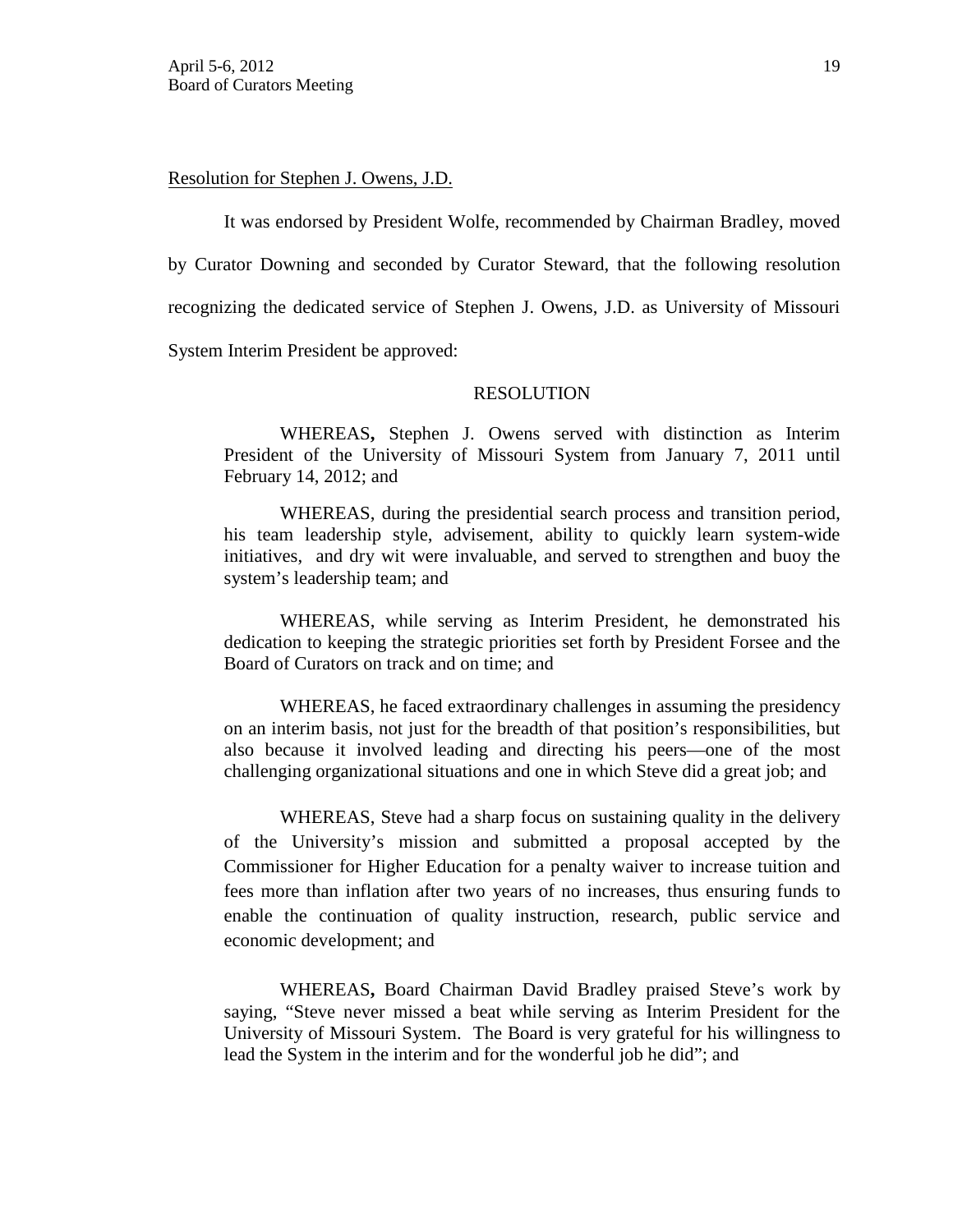WHEREAS, he served as Interim President during one of the busiest years in university history, including the decisions to move MU Athletics from the Big XII to the SEC; to overhaul the retirement program while upholding commitments to current and retired employees; to sell RADIL for both monetary and organizational upsides; and to continue the rigorous schedule of speaking engagements across the state begun by President Forsee; and

WHEREAS, he launched a successful and thorough search for the new chancellor at Missouri S&T while the intensive search was under way for the new system president; and

WHEREAS, his passion for history has reminded everyone of the unique role and contributions of the University of Missouri to our state's welfare and future—and the state's Constitutional responsibilities to the university; and

WHEREAS, Steve's unrecognized artistic talent was revealed in his selfportrait as Earnest Temporaire ,which was proudly displayed along with the other past presidents at University Hall; and

WHEREAS, Steve was creative in using bowling and custom bowling shirts as a team building activity for the general officers; and

WHEREAS, he was a strong advocate in Jefferson City for investing in higher education; and

WHEREAS, he signed an executive order to protect the sanctity of classroom discussions as vital to the educational process, writing that students should be free to contribute their own thoughts and opinions in a learning environment void of fear that their personal opinions will be disseminated outside of the classroom; and

WHEREAS, he and his wife Cindy served tirelessly as gracious hosts for system events, with one tailgate hitting a near record of 180 people; and

WHEREAS**,** he now serves as an important "transition consultant" to the new system president and has returned to his role as General Counsel with renewed energy and vision gleaned during his service as Interim President:

NOW, THEREFORE, BE IT RESOLVED**,** that the Board of Curators, on behalf of the students, faculty, staff and alumni of the University of Missouri, and on behalf of the citizens of the State of Missouri, does hereby adopt this resolution in appreciation of the dedicated and devoted service of Stephen J. Owens; and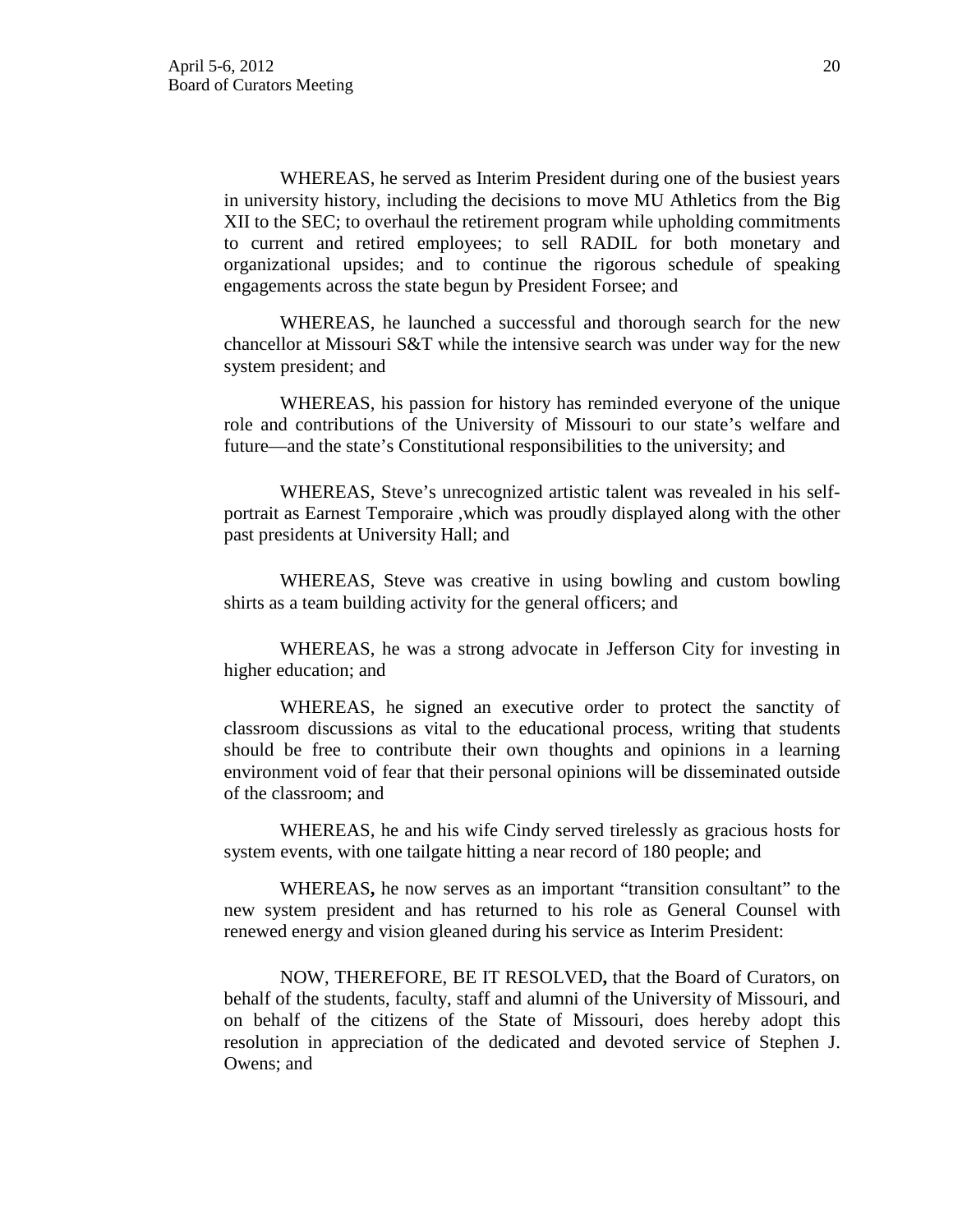BE IT FURTHER RESOLVED**,** that the Secretary of the Board of Curators cause this resolution to be spread upon the minutes of this meeting and a duly inscribed copy thereof be furnished to Stephen J. Owens.

Roll call vote of the Board:

Curator Bradley voted yes. Curator Cupps voted yes. Curator Downing voted yes. Curator Erdman voted yes. Curator Goode voted yes. Curator Henrickson voted yes. Curator Steward voted yes.

The motion carried.

#### Resolution for Laura A. Confer

It was endorsed by President Wolfe, recommended by Chairman Bradley, moved by Curator Downing and seconded by Curator Steward, that the following resolution recognizing the dedicated service of Laura A. Confer to the Board of Curators be approved:

### RESOLUTION

 WHEREAS, Laura A. Confer served with distinction as the student representative to the Board of Curators from June 1, 2009 until February 1, 2012; and

WHEREAS, during her term, she effectively, professionally and passionately represented the diverse interests of students from all four campuses of the University of Missouri System; and

WHEREAS, she demonstrated commitment, engagement and insight as she advocated for students and the student learning experience, constantly maintaining a positive attitude, offering compelling ideas and proving to be a good listener who demonstrated absolute confidentiality; and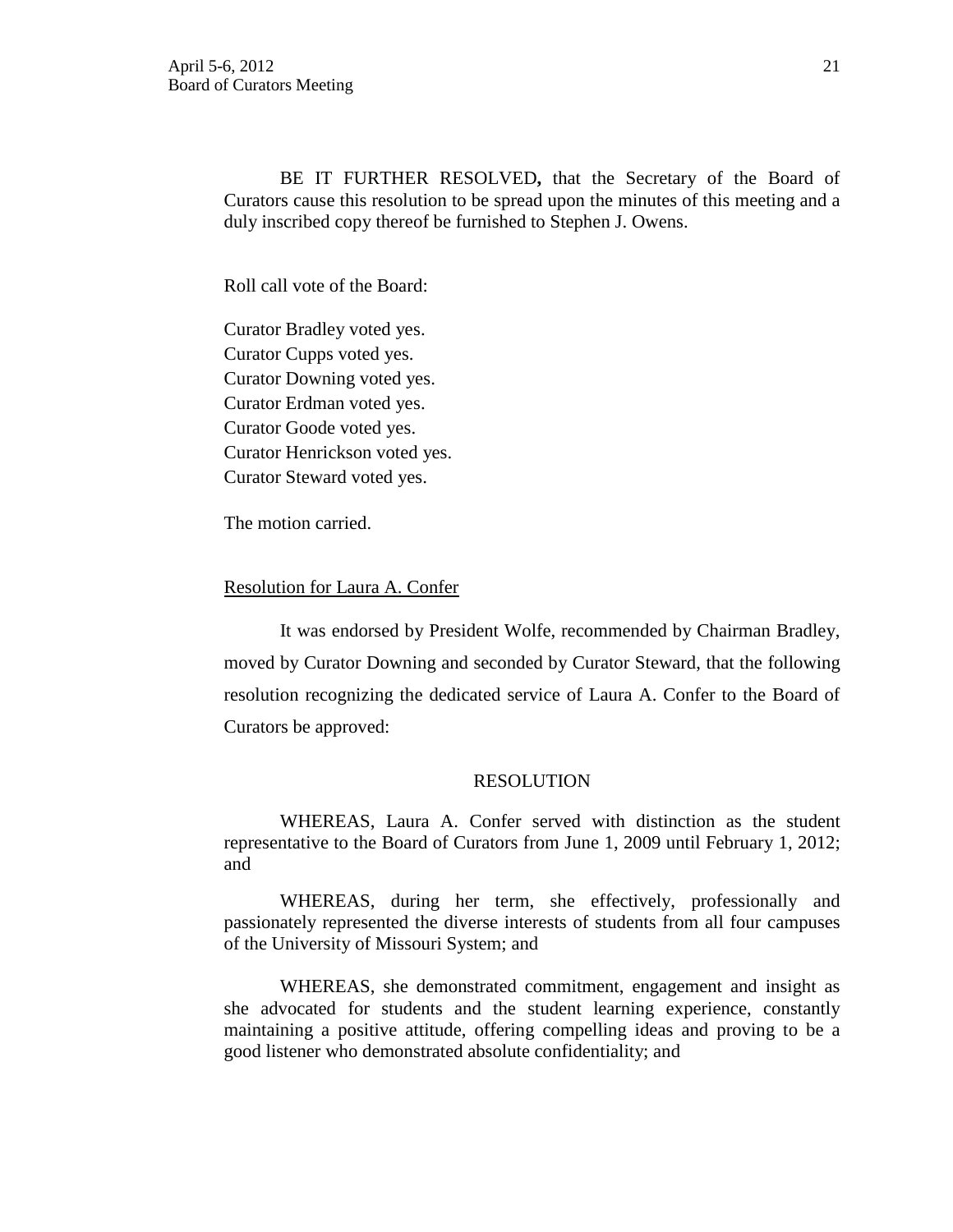WHEREAS, on students' and families' behalves she advocated for keeping a University of Missouri education affordable and accessible so that the benefits of a public higher education could be attainable by all; and

WHEREAS, while serving as the student representative, she engaged in many historic decisions for the university, including the search for the  $23<sup>rd</sup>$ president of the University of Missouri System and the decision to change athletic conferences; and

WHEREAS, while addressing the Academic, Student and External Affairs Committee, of which she was an ex officio member, or the Board of Curators as a whole, she was an eloquent and articulate spokesperson who had the respect of the curators; and

WHEREAS, during her very active service on the Board of Curators, she also worked as a co-op student during summer and fall 2011 for Cargill in Raleigh, North Carolina; and

WHEREAS, as a member of Associated Students of the University of Missouri and other student organizations and during her service with the Board of Curators, she urged students to become engaged and knowledgeable of both the legislative process and board actions and to attend Board meetings; and

WHEREAS, former Chancellor Jack Carney has applauded Laura, saying "Laura made him proud of Missouri S&T. When she spoke, everyone listened, and she was never shy about clearly expressing her opinions. She may become a technologically literate lawyer- the world had better watch out!"; and

WHEREAS, in addition to performing her board and leadership duties, she will complete her studies and graduate in May 2012 from Missouri University of Science and Technology with a Bachelor of Science Degree in Mechanical Engineering and is sure to do great things:

NOW, THEREFORE, BE IT RESOLVED, that the Board of Curators, on behalf of the students, faculty, staff and alumni of the University of Missouri System, and on behalf of the citizens of the State of Missouri, does hereby adopt this resolution in appreciation of the dedicated and devoted service of Laura A. Confer; and

BE IT FURTHER RESOLVED, that the Secretary of the Board of Curators cause this resolution to be spread upon the minutes of this meeting and a duly inscribed copy thereof be furnished to Laura A. Confer.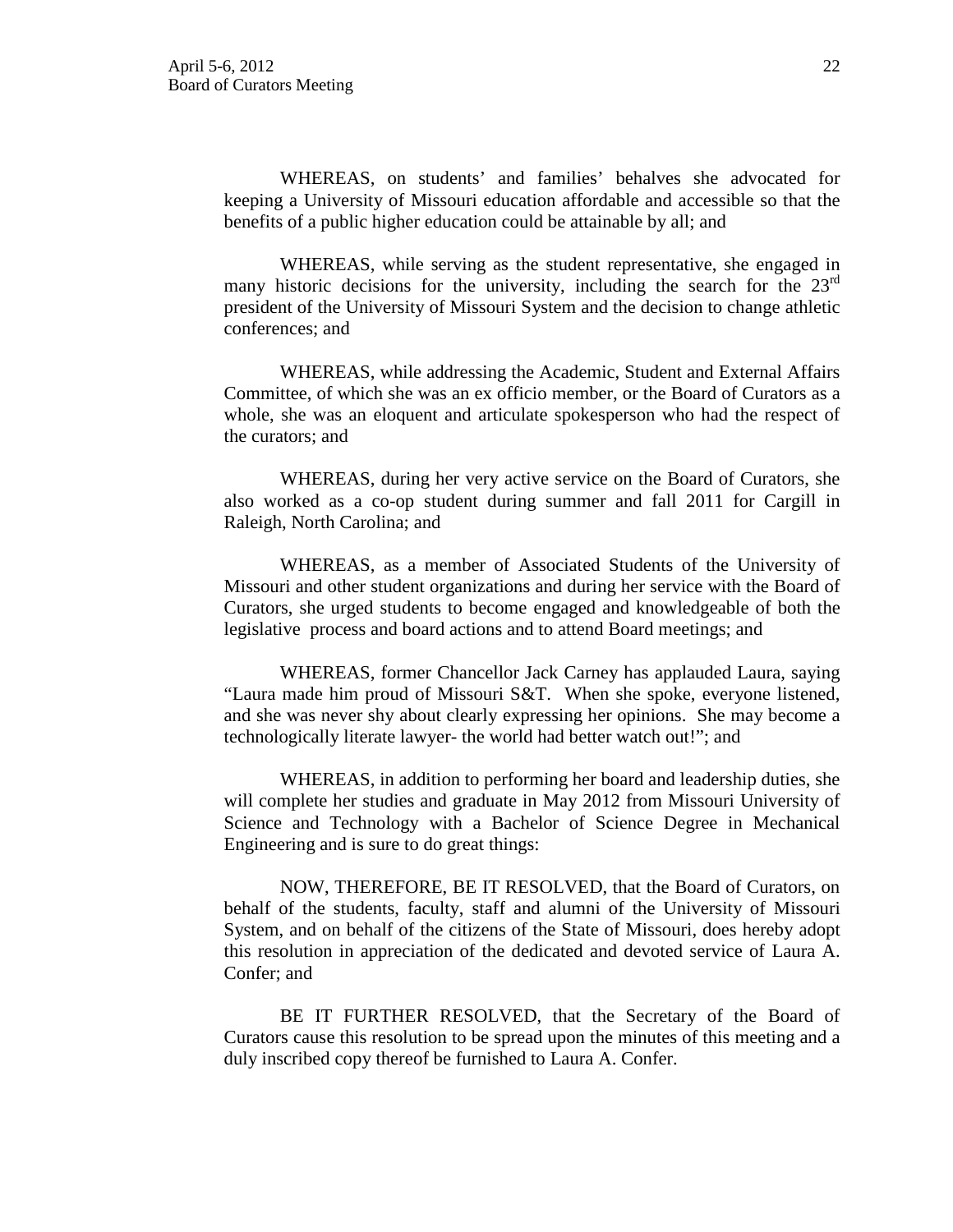Roll call vote of the Board:

Curator Bradley voted yes. Curator Cupps voted yes. Curator Downing voted yes. Curator Erdman voted yes. Curator Goode voted yes. Curator Henrickson voted yes. Curator Steward voted yes.

The motion carried.

#### Resolution for W. Kent Wray, Ph.D.

It was endorsed by President Wolfe, recommended by Chairman Bradley, moved by Curator Downing and seconded by Curator Steward, that the following resolution recognizing the dedicated service of W. Kent Wray, Ph.D. to the Missouri University of Science and Technology be approved:

### RESOLUTION

 WHEREAS, on August 1, 2011, University of Missouri System Interim President Stephen J. Owens announced that Dr. Warren K. (Kent) Wray had graciously agreed to serve as interim chancellor of Missouri University of Science and Technology following the retirement of Chancellor John F. Carney III and until such time as a permanent chancellor was appointed; and

WHEREAS, Dr. Wray's proven experience as an academic leader made him the right person to keep Missouri S&T moving forward as one of the nation's leading technological research universities during the national search for the next chancellor; and

WHEREAS, while serving as provost of Missouri S&T since 2006, he embraced the challenge to lead a significant structural change of the campus that resulted in a leaner, more efficient, and effective university administration, and a more collaborative and effective atmosphere for learning and research; and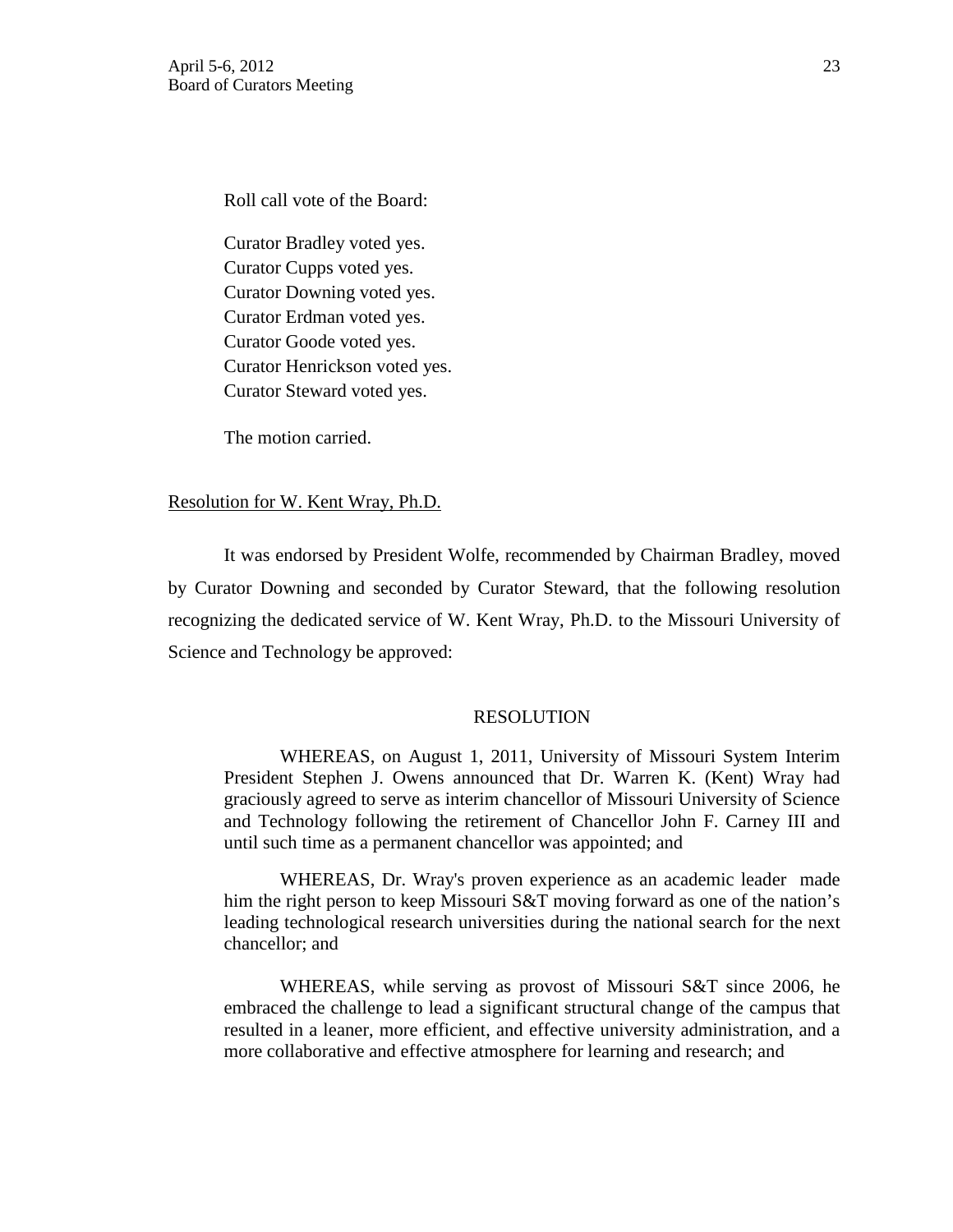WHEREAS, also as provost he helped to successfully lead the efforts to change the name of the University of Missouri-Rolla to Missouri University of Science and Technology to reflect the technological and research aspect of the university, a change that has resulted in a major increase in student and parent interest in the university and an elevation of its national and international stature; and

WHEREAS, in his service as interim chancellor, he focused on strengthening the campus's e-learning initiatives to reach more non-traditional students, as well as redesigning existing courses to better utilize technology to improve learning outcomes; and

WHEREAS, former Chancellor Jack Carney has applauded Dr. Wray, saying, "Kent Wray is a dedicated, totally dependable professional, and he has done a superb job of guiding and shaping the academic programs of Missouri S&T, both as provost and interim chancellor."; and

WHEREAS, Dr. Wray and his wife, the Honorable Mary Sheffield Wray, served as gracious hosts for numerous guests during his service as interim chancellor, always representing the university with class; and

WHEREAS, by exhibiting his winning nature, he won the Legs Competition at Missouri S&T sporting stockings and heels; and

WHEREAS, he carried on the popular presentation format of former Chancellor Jack Carney by including Brad Pitt somewhere in his slides:

NOW, THEREFORE, BE IT RESOLVED, that the Board of Curators, on behalf of the students, faculty, staff and alumni of the University of Missouri System, and on behalf of the citizens of the State of Missouri, does hereby adopt this resolution in appreciation of the dedicated and devoted service of Dr. Warren K. (Kent) Wray; and

BE IT FURTHER RESOLVED, that the Secretary of the Board of Curators cause this resolution to be spread upon the minutes of this meeting and a duly inscribed copy thereof be furnished to Dr. Warren K. (Kent) Wray.

Roll call vote of the Board:

Curator Bradley voted yes. Curator Cupps voted yes.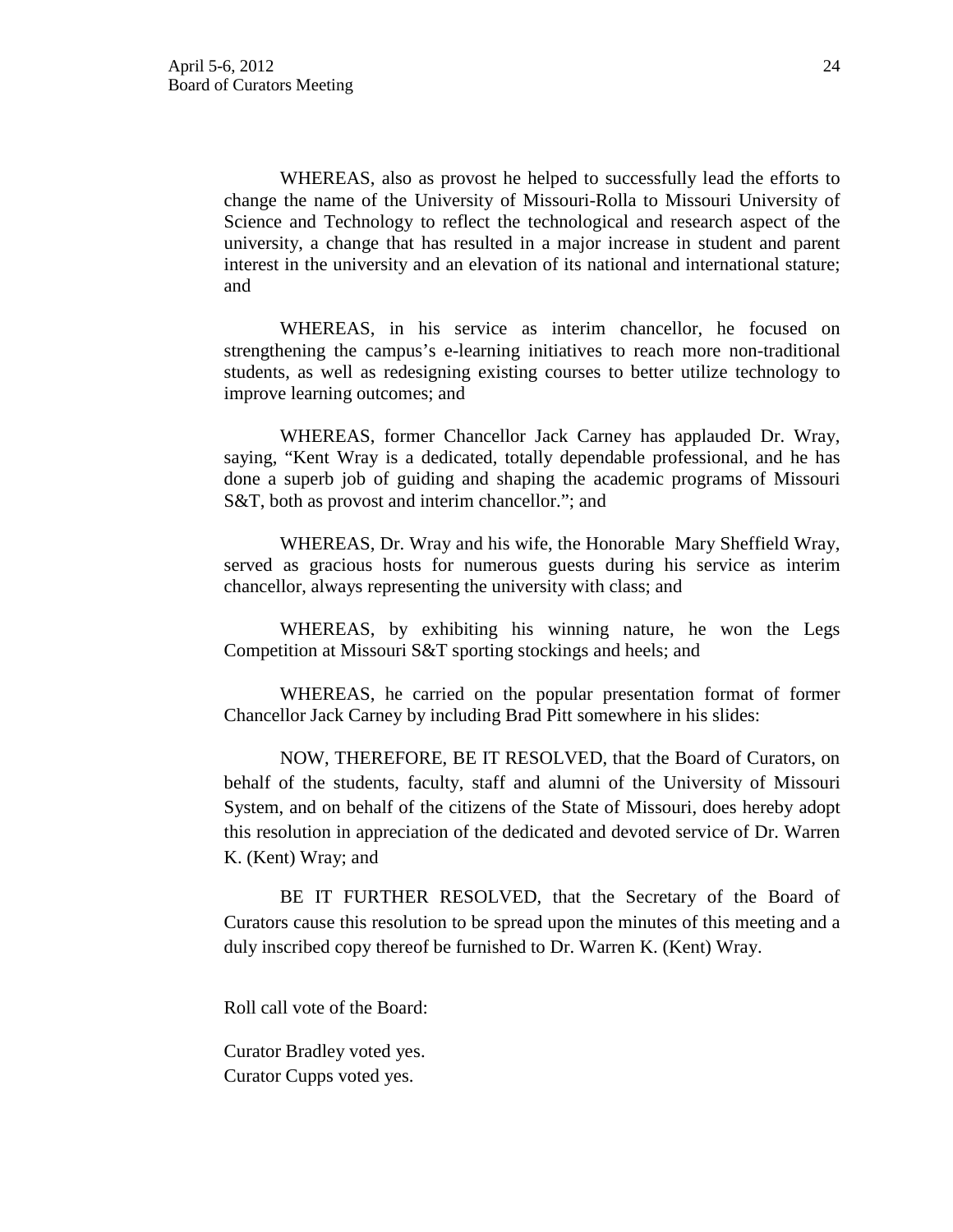Curator Downing voted yes. Curator Erdman voted yes. Curator Goode voted yes. Curator Henrickson voted yes Curator Steward voted yes.

The motion carried.

It was moved by Curator Steward and seconded by Curator Downing, that the

public session of the Board of Curators meeting, April 5-6, 2012, be adjourned.

Roll call vote:

Curator Bradley voted yes. Curator Cupps voted yes. Curator Downing voted yes. Curator Erdman voted yes. Curator Goode voted yes. Curator Henrickson voted yes. Curator Steward voted yes.

The motion carried.

The public session of the Board of Curators meeting adjourned at 10:10 AM on Friday, April 6, 2012.

## **BOARD OF CURATORS MEETING – EXECUTIVE SESSION**

A meeting of the University of Missouri Board of Curators was reconvened in executive session at 10:40 A.M., on Friday, April 6, 2012, in the Silver and Gold Room, of the Missouri University of Science and Technology campus, Rolla, Missouri. Curator David R. Bradley, Chairman of the Board of Curators, presided over the meeting.

Present The Honorable David R. Bradley The Honorable Donald L. Cupps The Honorable Don M. Downing The Honorable Warren K. Erdman by conference phone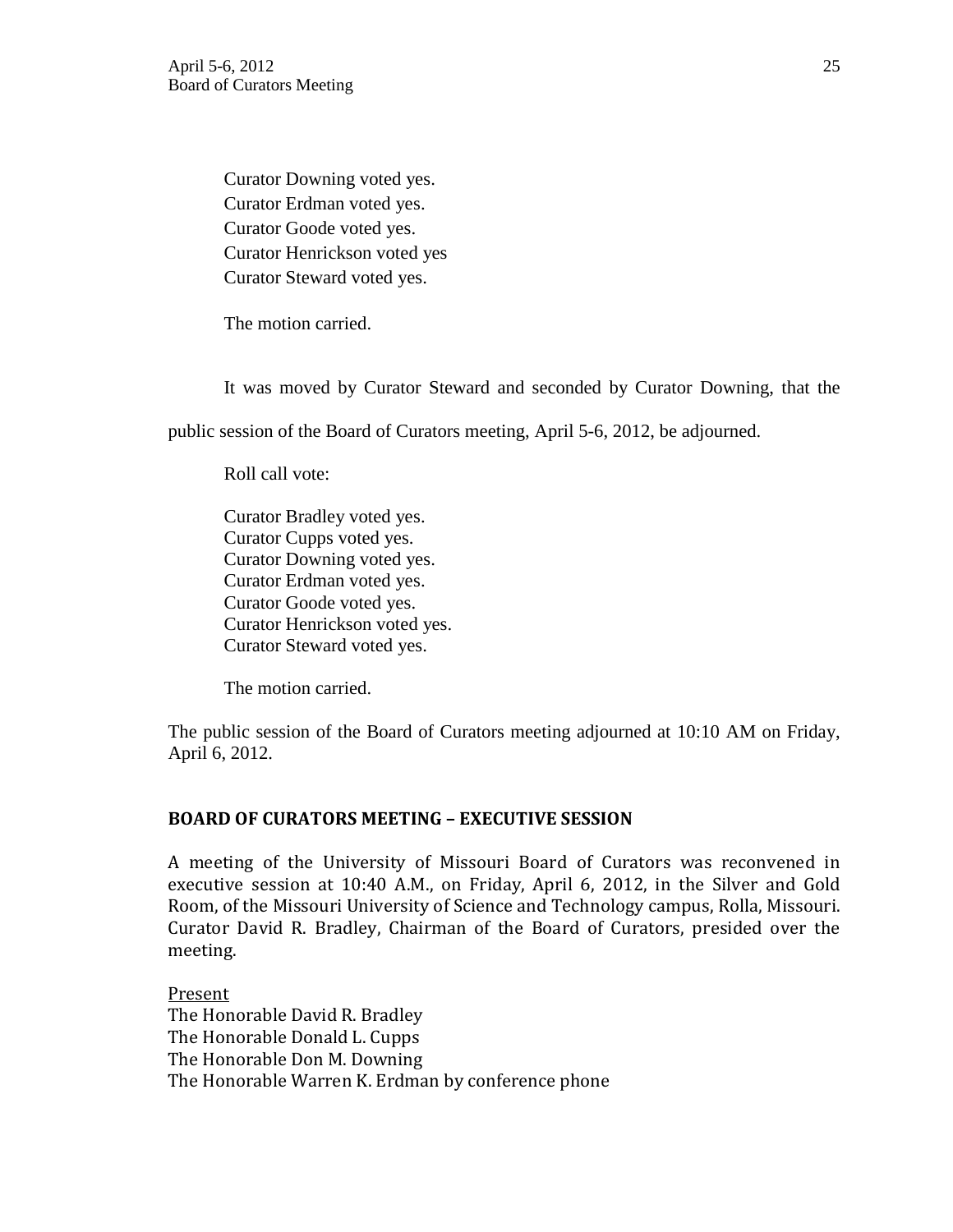The Honorable Wayne Goode The Honorable Pamela Q. Henrickson The Honorable David L. Steward was absent for this meeting.

Also Present Mr. Timothy M. Wolfe, President Mr. Stephen J. Owens, General Counsel Ms. Cindy S. Harmon, Secretary of the Board of Curators Miss Amy G. Johnson, Student Representative to the Board of Curators Ms. Natalie "Nikki" Krawitz, Vice President of Finance and Administration

## **General Business**

General Counsel's Report - presented by General Counsel Owens.

# First Amendment to Restated Contract for Employment, Mike Alden, MU Director of Athletics

It was recommended by Chancellor Deaton, endorsed by President Wolfe, moved

by Curator Cupps and seconded by Curator Downing, that the following recommendation

be approved:

Pursuant to Collected Rules and Regulations 270.060.G, Chancellor Deaton and President Wolfe are authorized to enter into a First Amendment to the Restated Contract for Employment with University of Missouri Intercollegiate Athletics Director Mike F. Alden under the same or substantially similar terms as the First Amendment to the Restated Contract for Employment (as on file with the minutes of this meeting) provided to the members of the Board of Curators by General Counsel Owens on April 5-6, 2012, said First Amendment to Restated Contract for Employment being subject to approval as to legal form by General Counsel Owens.

Roll call vote of the Board:

Curator Bradley voted yes. Curator Cupps voted yes. Curator Downing voted yes. Curator Erdman voted yes. Curator Goode voted yes. Curator Henrickson voted yes.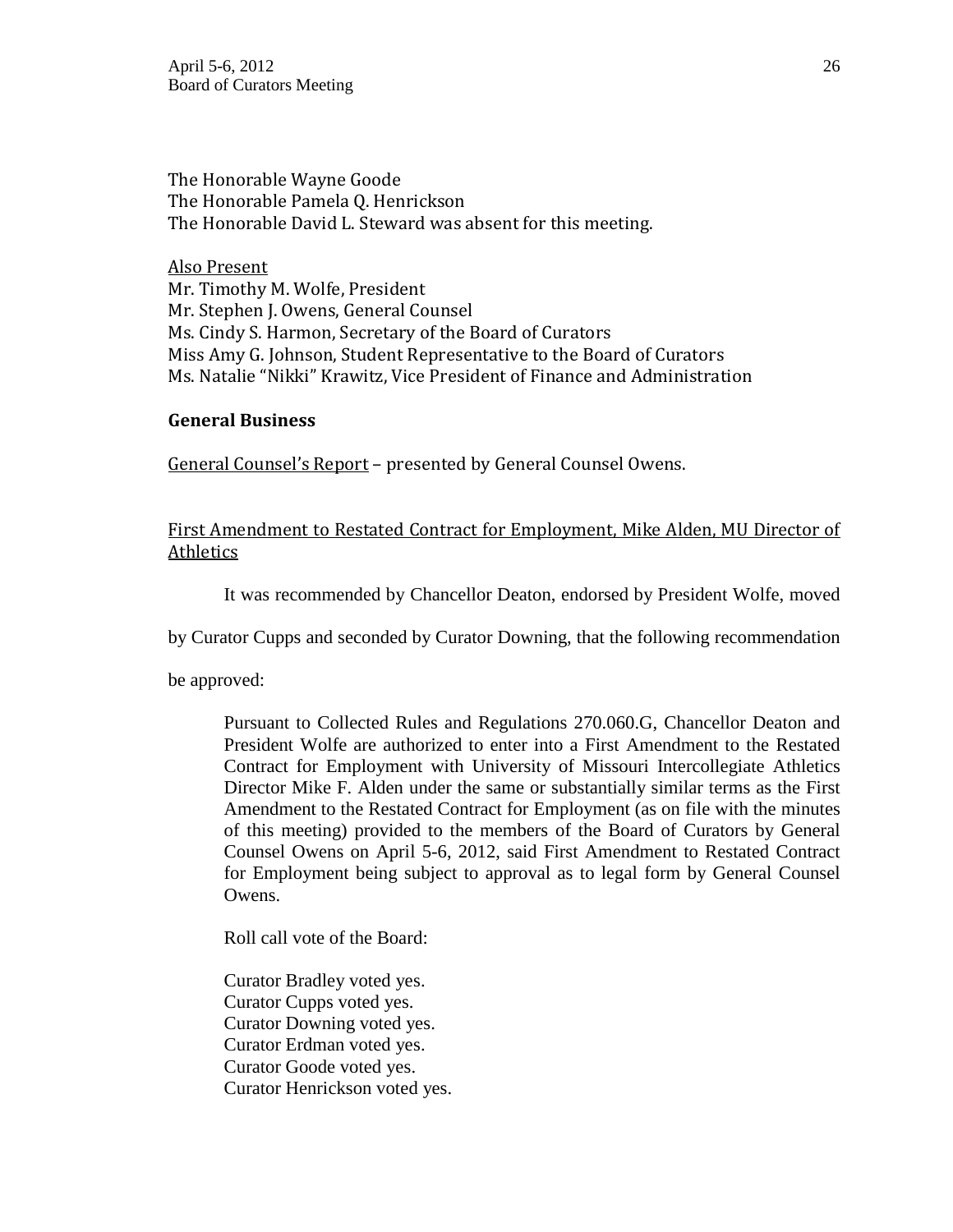Curator Steward was absent.

The motion carried.

### UM System President Wolfe Invitation for Board Service

It was moved by Curator Cupps and seconded by Curator Downing, that the

following recommendation be approved:

That the Board of Curators grant permission for UM System President Wolfe to serve on the InsideColumbia Advisory Board.

Roll call vote of the Board:

Curator Bradley voted yes. Curator Cupps voted yes. Curator Downing voted yes. Curator Erdman voted yes. Curator Goode voted yes. Curator Henrickson voted yes. Curator Steward was absent.

The motion carried.

Litigation Report – presented by General Counsel Owens (report on file in General Counsel's Office)

University President's Report to the Board of Curators on contracts and personnel – presented by President Wolfe

It was moved by Curator Cupps and seconded by Curator Downing, that the

meeting of the Board of Curators, April 5-6, 2012, be adjourned.

Roll call vote:

Curator Bradley voted yes. Curator Cupps voted yes. Curator Downing voted yes. Curator Erdman voted yes.